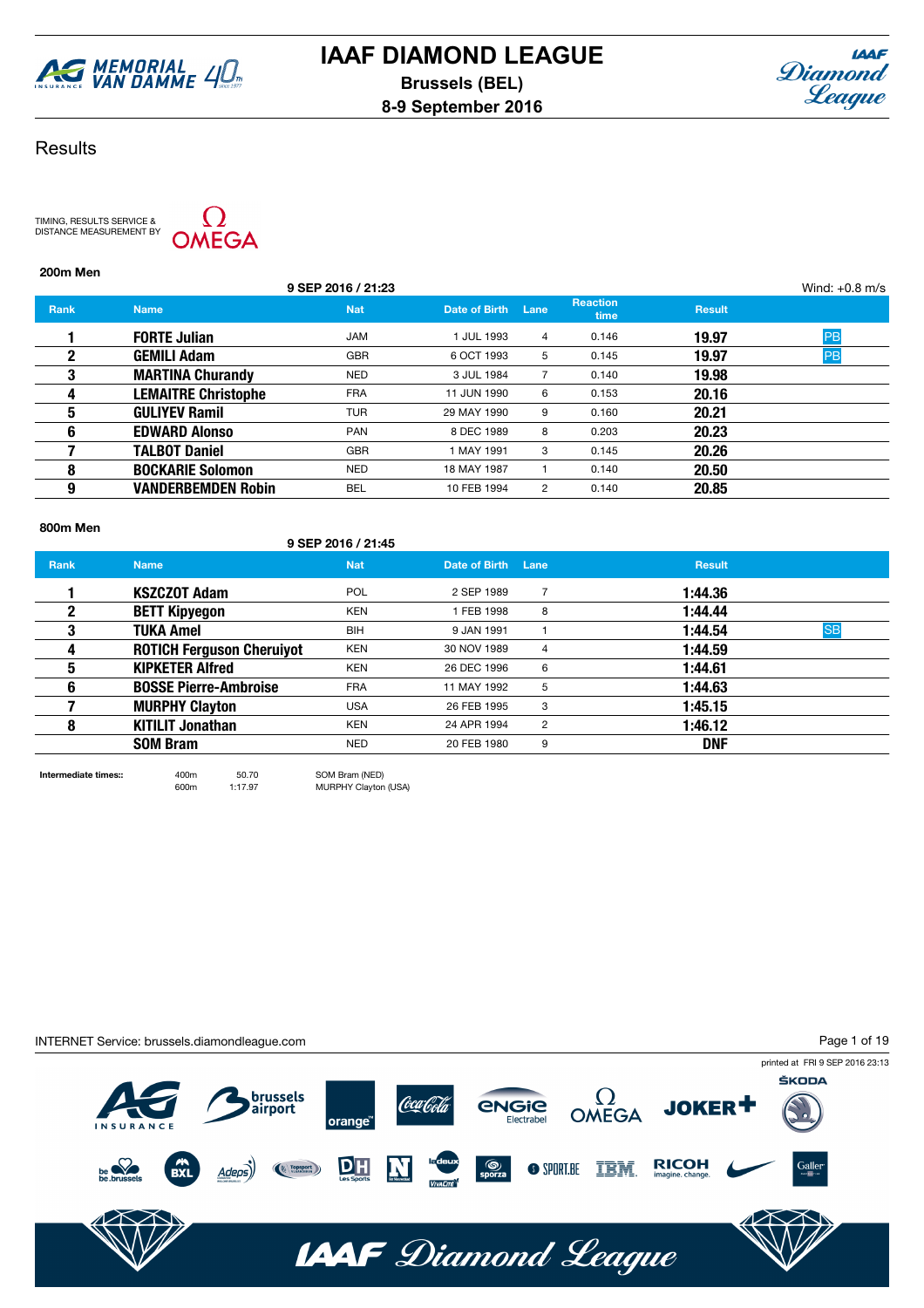



### **Results**

| <b>1500m Men</b> |                                  |                    |                     |                       |               |           |
|------------------|----------------------------------|--------------------|---------------------|-----------------------|---------------|-----------|
|                  |                                  | 9 SEP 2016 / 21:12 |                     |                       |               |           |
| <b>Rank</b>      | <b>Name</b>                      | <b>Nat</b>         | Date of Birth Order |                       | <b>Result</b> |           |
|                  | <b>CHERUIYOT Timothy</b>         | <b>KEN</b>         | 20 NOV 1995         | 11                    | 3:31.34       | PB        |
| $\mathbf 2$      | <b>IGUIDER Abdelaati</b>         | <b>MAR</b>         | 25 MAR 1987         | 14                    | 3:31.40       | <b>SB</b> |
| 3                | <b>KIPROP Asbel</b>              | <b>KEN</b>         | 30 JUN 1989         | 17                    | 3:31.87       |           |
| 4                | <b>MAKHLOUFI Taoufik</b>         | <b>ALG</b>         | 29 APR 1988         | 16                    | 3:32.21       |           |
| 5                | <b>INGEBRIGTSEN Filip</b>        | <b>NOR</b>         | 20 APR 1993         | $\overline{7}$        | 3:32.43       | PB        |
| 6                | <b>BIWOTT Robert</b>             | <b>KEN</b>         | 28 JAN 1996         | 6                     | 3:33.05       | <b>SB</b> |
|                  | <b>KIBET Vincent</b>             | <b>KEN</b>         | 6 MAY 1991          | 1                     | 3:33.56       | <b>SB</b> |
| 8                | <b>BIRGEN Bethwell</b>           | <b>KEN</b>         | 6 AUG 1988          | 9                     | 3:34.03       |           |
| 9                | <b>BLANKENSHIP Ben</b>           | <b>USA</b>         | 15 DEC 1988         | 8                     | 3:34.26       | PB        |
| 10               | <b>MANANGOI Elijah Motonei</b>   | <b>KEN</b>         | 5 JAN 1993          | 15                    | 3:34.53       |           |
| 11               | <b>GREGSON Ryan</b>              | <b>AUS</b>         | 26 APR 1990         | 10                    | 3:34.65       |           |
| 12               | <b>NGETICH Hillary Cheruiyot</b> | <b>KEN</b>         | 15 SEP 1995         | 13                    | 3:35.31       |           |
| 13               | <b>CHEBOI Collins</b>            | <b>KEN</b>         | 25 SEP 1987         | 3                     | 3:35.74       | <b>SB</b> |
| 14               | <b>DEBJANI Ismael</b>            | <b>BEL</b>         | 25 SEP 1990         | $\overline{4}$        | 3:36.23       |           |
| 15               | <b>HANNES Pieter-Jan</b>         | <b>BEL</b>         | 30 OCT 1992         | 12                    | 3:36.90       |           |
| 16               | <b>GRICE Charlie</b>             | <b>GBR</b>         | 7 NOV 1993          | 5                     | 3:38.48       |           |
| 17               | <b>ANDREWS Robby</b>             | <b>USA</b>         | 29 MAR 1991         | $\mathbf{2}^{\prime}$ | 3:46.63       |           |
|                  | <b>KIPTOO Elijah Kipchirchir</b> | <b>KEN</b>         | 9 JUN 1986          | 18                    | <b>DNF</b>    |           |
|                  | <b>ROTICH Andrew Kiptoo</b>      | <b>KEN</b>         | 24 DEC 1987         | 19                    | <b>DNF</b>    |           |

Intermediate times:: 400m 53.71 ROTICH Andrew Kiptoo (KEN) 800m 1:50.64 ROTICH Andrew Kiptoo (KEN)<br>1200m 2:49.69 MAKHLOUFI Taoufik (ALG) MAKHLOUFI Taoufik (ALG)

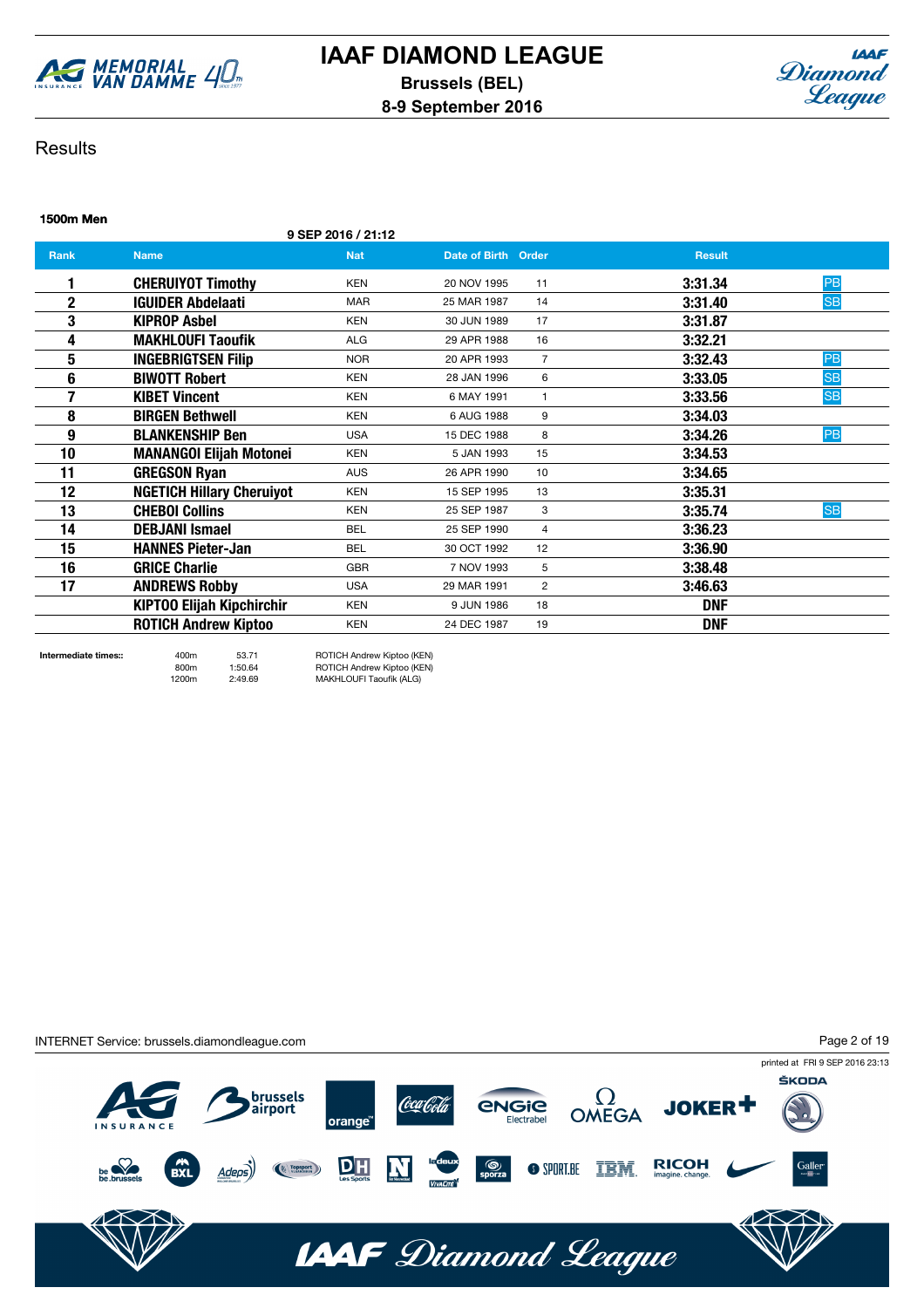



### **Results**

#### 3000m Steeplechase Men

9 SEP 2016 / 21:30

| <b>Rank</b> | <b>Name</b>                        | <b>Nat</b> | Date of Birth Order |          | <b>Result</b>        |
|-------------|------------------------------------|------------|---------------------|----------|----------------------|
|             | <b>KIPRUTO Conseslus</b>           | <b>KEN</b> | 8 DEC 1994          | $15-1$   | 8:03.74              |
| $\mathbf 2$ | <b>JAGER Evan</b>                  | <b>USA</b> | 8 MAR 1989          | $14-1$   | <b>SB</b><br>8:04.01 |
| 3           | <b>MEKHISSI BENABBAD Mahiedine</b> | <b>FRA</b> | 15 MAR 1985         | $11 - 1$ | <b>SB</b><br>8:08.15 |
| 4           | <b>BETT Nicholas Kiptanui</b>      | <b>KEN</b> | 20 DEC 1996         | $8 - 1$  | 8:11.20              |
| 5           | <b>KIBIWOTT Abraham</b>            | <b>KEN</b> | 4 JUN 1996          | $10-1$   | 8:12.81              |
| 6           | <b>BOR Hillary</b>                 | <b>USA</b> | 22 NOV 1989         | $3 - 1$  | PB<br>8:13.68        |
|             | <b>BAYER Andrew</b>                | <b>USA</b> | 3 FEB 1990          | $9 - 1$  | PB<br>8:16.11        |
| 8           | <b>KOWAL Yoann</b>                 | <b>FRA</b> | 28 MAY 1987         | $7 - 1$  | <b>SB</b><br>8:16.21 |
| 9           | <b>EL BAKKALI Soufiane</b>         | <b>MAR</b> | 7 JAN 1996          | $5 - 1$  | 8:19.10              |
| 10          | <b>KEMBOI Clement Kimutai</b>      | <b>KEN</b> | 10 FEB 1992         | $13 - 1$ | 8:20.86              |
| 11          | KIPSANG Lawrence Kemboi            | <b>KEN</b> | 15 JUN 1993         | $4 - 1$  | 8:22.59              |
| 12          | <b>SOBOKA Tafese</b>               | <b>ETH</b> | 29 SEP 1993         | $2 - 1$  | 8:24.06              |
| 13          | <b>KIPRUTO Brimin Kiprop</b>       | <b>KEN</b> | 31 JUL 1985         | $12 - 1$ | 8:25.65              |
| 14          | <b>KOECH Paul Kipsiele</b>         | <b>KEN</b> | 10 NOV 1981         | $16-1$   | 8:29.18              |
| 15          | <b>ZERRIFI Abdelhamid</b>          | <b>ALG</b> | 20 JUN 1986         | $1 - 1$  | 8:41.57              |
|             | D'HOEDT Jeroen                     | <b>BEL</b> | 10 JAN 1990         | $17-1$   | <b>DNF</b>           |
|             | <b>MUTAI Abel Kiprop</b>           | <b>KEN</b> | 2 OCT 1988          | $6 - 1$  | <b>DNF</b>           |

Intermediate times:: 1000m 2:39.54 D'HOEDT Jeroen (BEL) 2000m 5:21.72 KIPRUTO Conseslus (KEN)

### 110m Hurdles Men

|      |                                | 9 SEP 2016 / 20:33 |               |                |                         |               | Wind: $+0.2$ m/s |
|------|--------------------------------|--------------------|---------------|----------------|-------------------------|---------------|------------------|
| Rank | <b>Name</b>                    | <b>Nat</b>         | Date of Birth | Lane           | <b>Reaction</b><br>time | <b>Result</b> |                  |
|      | <b>ORTEGA Orlando</b>          | <b>ESP</b>         | 29 JUL 1991   | 5              | 0.145                   | 13.08         |                  |
| 2    | <b>MARTINOT-LAGARDE Pascal</b> | <b>FRA</b>         | 22 SEP 1991   | 6              | 0.160                   | 13.12         | <b>SB</b>        |
| 3    | <b>BELOCIAN Wilhem</b>         | <b>FRA</b>         | 22 JUN 1995   | 8              | 0.153                   | 13.32         |                  |
| 4    | <b>BASCOU Dimitri</b>          | <b>FRA</b>         | 20 JUL 1987   | 4              | 0.160                   | 13.37         |                  |
| 5    | <b>OMOREGIE David</b>          | <b>GBR</b>         | 1 NOV 1995    | 3              | 0.153                   | 13.43         |                  |
| 6    | <b>TRAJKOVIC Milan</b>         | <b>CYP</b>         | 17 SEP 1992   |                | 0.143                   | 13.44         |                  |
|      | <b>BAJI Balázs</b>             | <b>HUN</b>         | 9 JUN 1989    | $\overline{2}$ | 0.183                   | 13.50         |                  |
| 8    | <b>EATON Jarret</b>            | <b>USA</b>         | 24 JUN 1989   | 9              | 0.181                   | 13.54         |                  |
| 9    | <b>MANGA Aurel</b>             | <b>FRA</b>         | 24 JUL 1992   |                | 0.173                   | 13.64         |                  |

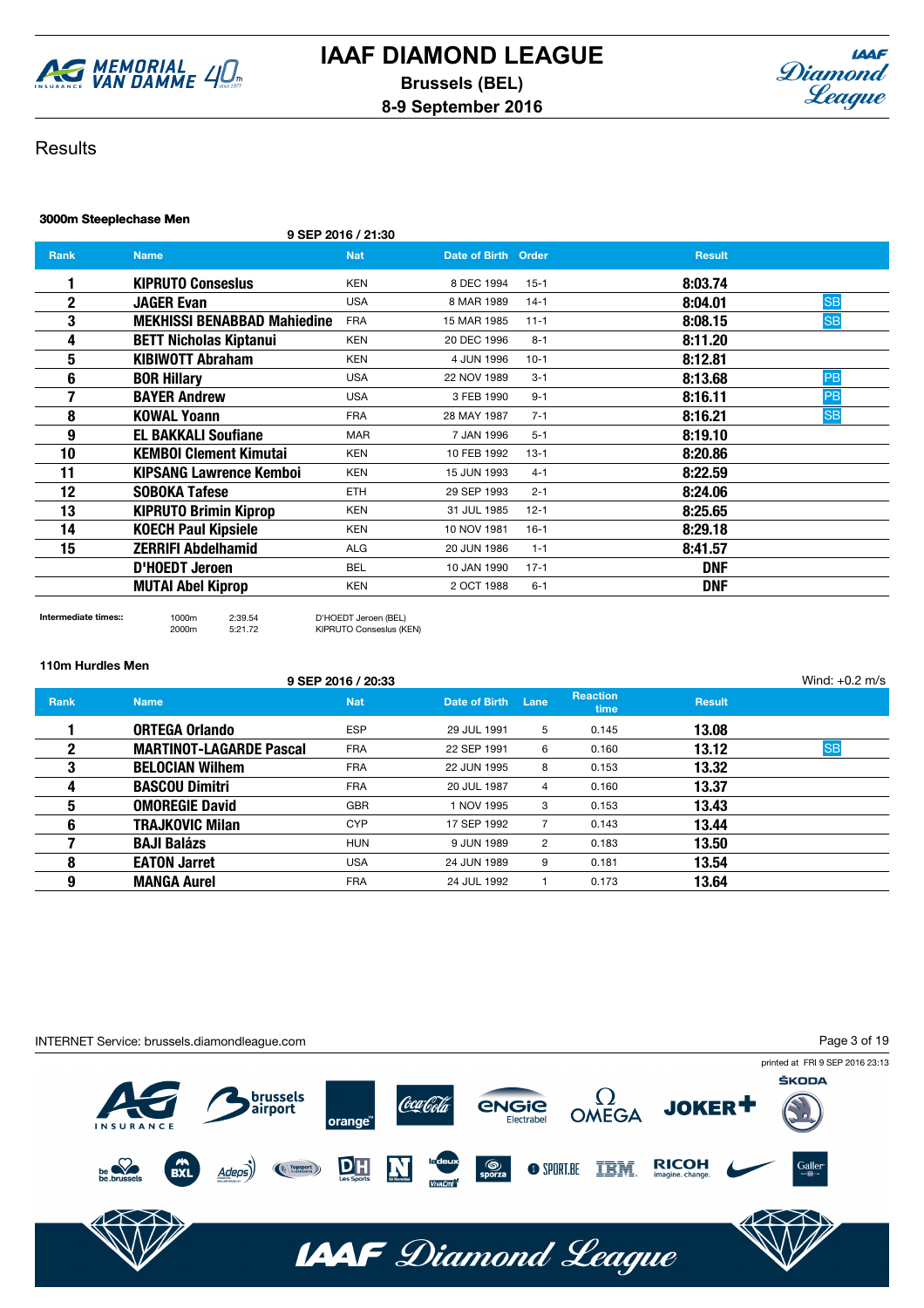



## **Results**

### High Jump Men

9 SEP 2016 / 19:45

| <b>Rank</b>    | <b>Name</b>               |         | <b>Nat</b> | Date of Birth Order |                |      | <b>Result</b> |  |
|----------------|---------------------------|---------|------------|---------------------|----------------|------|---------------|--|
|                | <b>KYNARD Erik</b>        |         | <b>USA</b> | 3 FEB 1991          | $\overline{7}$ |      | 2.32          |  |
| 2              | <b>BARSHIM Mutaz Essa</b> |         | QAT        | 24 JUN 1991         | 11             |      | 2.32          |  |
| 3              | <b>GRABARZ Robbie</b>     |         | <b>GBR</b> | 3 OCT 1987          | 8              |      | 2.32          |  |
| 4              | <b>PROTSENKO Andriy</b>   |         | <b>UKR</b> | 20 MAY 1988         | 9              |      | 2.29          |  |
| 5              | <b>SELIVERSTAU Pavel</b>  |         | <b>BLR</b> | 2 SEP 1996          | 3              |      | 2.29          |  |
| 6              | <b>GHAZAL Majed Aldin</b> |         | <b>SYR</b> | 21 APR 1987         | 6              |      | 2.29          |  |
|                | <b>THOMAS Donald</b>      |         | <b>BAH</b> | 1 JUL 1984          | 5              |      | 2.26          |  |
| 8              | <b>BAKER Chris</b>        |         | <b>GBR</b> | 2 FEB 1991          | 4              |      | 2.20          |  |
| 8              | <b>BONDARENKO Bohdan</b>  |         | <b>UKR</b> | 30 AUG 1989         | 10             |      | 2.20          |  |
| 8              | <b>GHUYS Bram</b>         |         | <b>BEL</b> | 14 FEB 1993         |                |      | 2.20          |  |
|                | <b>TOBE Naoto</b>         |         | <b>JPN</b> | 31 MAR 1992         | 2              |      | <b>NM</b>     |  |
|                |                           | 2.20    | 2.23       | 2.26                | 2.29           | 2.32 | 2.35          |  |
|                | <b>KYNARD E</b>           | $\circ$ | o          | $\mathsf{o}$        | o              | XO   | <b>XXX</b>    |  |
| $\overline{c}$ | <b>BARSHIM ME</b>         | ۰       | o          | $\mathsf{o}$        | o              | XXO  | <b>XXX</b>    |  |

|     | KYNARD E            | $\circ$        | O                        | o       |            | xo         | XXX        |
|-----|---------------------|----------------|--------------------------|---------|------------|------------|------------|
|     | <b>BARSHIM ME</b>   | $\overline{a}$ | $\circ$                  | $\circ$ | o          | XXO        | <b>XXX</b> |
| -37 | <b>GRABARZ R</b>    | $\circ$        | $\circ$                  | XO      | XXO        | XXO        | <b>XXX</b> |
|     | PROTSENKO A         | $\circ$        | XO                       | XO      | o          | <b>XXX</b> |            |
|     | SELIVERSTAU P       | $\circ$        | $\circ$                  | $\circ$ | XO         | <b>XXX</b> |            |
| h   | <b>GHAZAL MA</b>    | o              | XO                       | $\circ$ | XO         | <b>XXX</b> |            |
|     | THOMAS D            | $\circ$        | XXO                      | XXO     | <b>XXX</b> |            |            |
|     | <b>BAKER C</b>      | $\circ$        | <b>XXX</b>               |         |            |            |            |
| o   | <b>BONDARENKO B</b> | $\circ$        | $\overline{\phantom{0}}$ | $X-$    | <b>XX</b>  |            |            |
| о   | <b>GHUYS B</b>      | o              | XXX                      |         |            |            |            |
|     | TOBE N              | <b>XXX</b>     |                          |         |            |            |            |
|     |                     |                |                          |         |            |            |            |

#### Long Jump Men

9 SEP 2016 / 20:45

| <b>Rank</b>  | <b>Name</b>             |              |          | <b>Nat</b> |          | Date of Birth Order |          |                |          |      |          | <b>Result</b> |          |    |
|--------------|-------------------------|--------------|----------|------------|----------|---------------------|----------|----------------|----------|------|----------|---------------|----------|----|
|              | <b>MANYONGA Luvo</b>    |              |          | <b>RSA</b> |          | 8 JAN 1991          |          | $\overline{7}$ |          |      |          | 8.48          |          | PB |
| $\mathbf{2}$ | <b>LAPIERRE Fabrice</b> |              |          | <b>AUS</b> |          | 17 OCT 1983         |          | 8              |          |      |          | 8.17          |          |    |
| 3            | <b>LAWSON Jarrion</b>   |              |          | USA        |          | 6 MAY 1994          |          | 6              |          |      |          | 8.04          |          |    |
| 4            | <b>GAO Xinglong</b>     |              |          | <b>CHN</b> |          | 12 MAR 1994         |          | 2              |          |      |          | 7.98          |          |    |
| 5            | <b>LASA Emiliano</b>    |              |          | <b>URU</b> |          | 25 JAN 1990         |          | 5              |          |      |          | 7.90          |          |    |
| 6            | <b>FORBES Damar</b>     |              |          | <b>JAM</b> |          | 11 SEP 1990         |          | 3              |          |      |          | 7.77          |          |    |
|              | <b>FRAYNE Henry</b>     |              |          | <b>AUS</b> |          | 14 APR 1990         |          | 4              |          |      |          | 7.75          |          |    |
| 8            | <b>GFÖHLER Benjamin</b> |              |          | SUI        |          | 27 JAN 1994         |          |                |          |      |          | 7.49          |          |    |
|              |                         |              |          | 2          |          | 3                   |          | 4              |          | 5    |          | 6             |          |    |
|              | <b>MANYONGA L</b>       | 8.24         | $(-0.5)$ | 8.26       | $(+0.2)$ | x                   | $(-0.1)$ | 8.28           | $(+0.1)$ | 8.48 | $(+0.1)$ | x             | (0.0)    |    |
|              | <b>LAPIERRE F</b>       | $\mathsf{x}$ | (0.0)    | 8.17       | $(+0.2)$ | 7.83                | (0.0)    | x              | (0.0)    |      |          | x             | $(-0.1)$ |    |
|              | <b>LAWSON J</b>         | 8.00         | $(+0.1)$ | x          | $(+0.2)$ | 8.04                | $(-0.1)$ | X              | $(+0.4)$ | x    | $(+0.1)$ | 8.04          | (0.0)    |    |
|              | GAO X                   | 7.92         | $(+0.6)$ | 7.98       | (0.0)    | 7.57                | $(-0.1)$ | 7.94           | $(+0.1)$ | x    | $(+0.1)$ | 5.88          | $(-0.3)$ |    |
|              | LASA E                  | х            | (0.0)    | 7.90       | $(+0.3)$ | х                   | (0.0)    |                |          |      |          |               |          |    |
|              | <b>FORBES D</b>         | 7.77         | $(+0.4)$ | x          | $(+0.6)$ | 7.60                | $(-0.1)$ |                |          |      |          |               |          |    |
|              | <b>FRAYNE H</b>         | x            | $(+0.4)$ | x          | $(+0.2)$ | 7.75                | $(+0.1)$ |                |          |      |          |               |          |    |
|              | <b>GFÖHLER B</b>        | 7.36         | $(-0.2)$ | 7.49       | $(+0.1)$ | 7.39                | $(+0.2)$ |                |          |      |          |               |          |    |

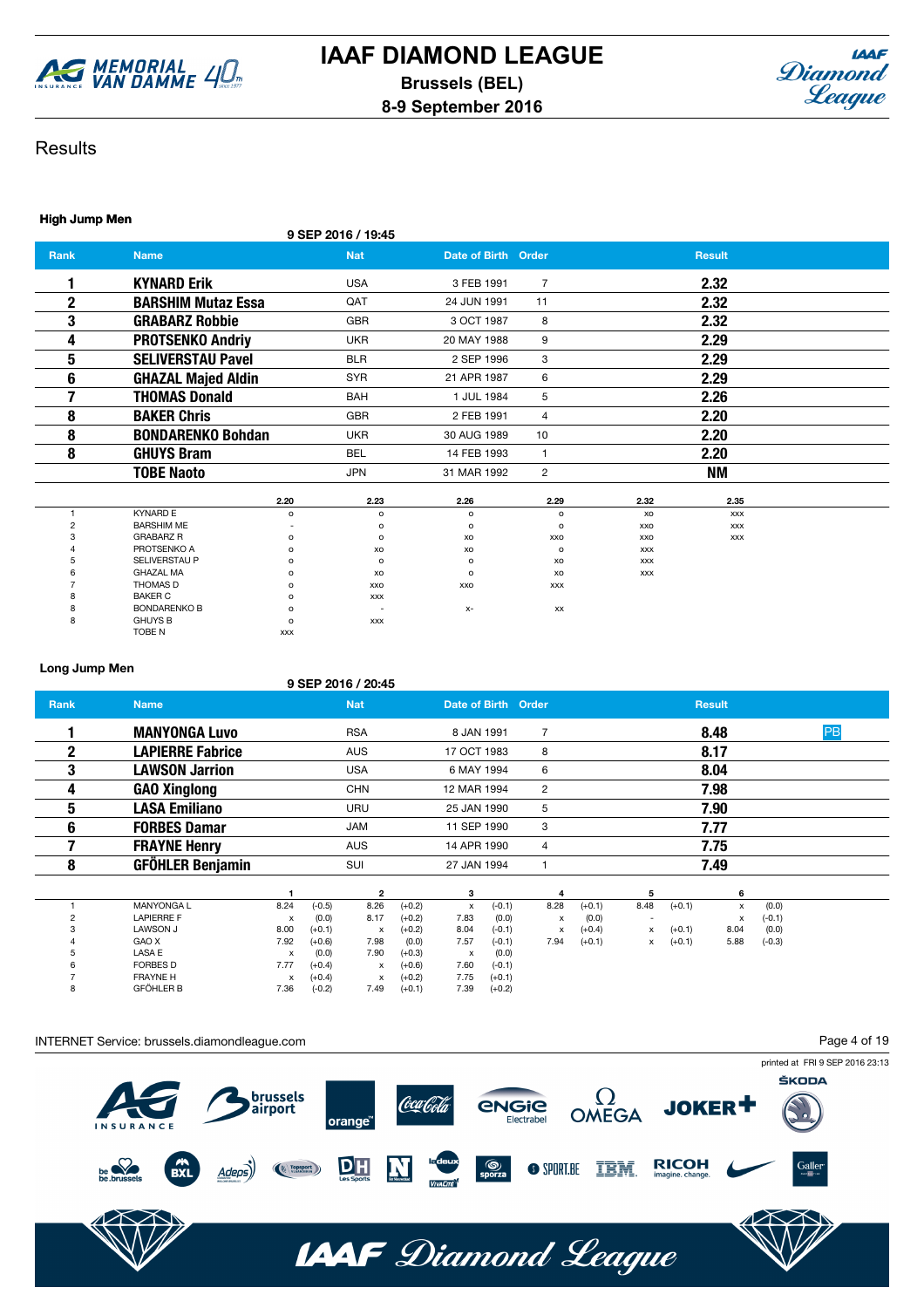



### **Results**

### Discus Throw Men

9 SEP 2016 / 18:50

| Rank        | <b>Name</b>                 |              | <b>Nat</b>                | Date of Birth Order |                |   | <b>Result</b> |  |
|-------------|-----------------------------|--------------|---------------------------|---------------------|----------------|---|---------------|--|
|             | <b>STÅHL Daniel</b>         |              | <b>SWE</b>                | 27 AUG 1992         | $\overline{2}$ |   | 65.78         |  |
| $\mathbf 2$ | <b>MALACHOWSKI Piotr</b>    |              | POL                       | 7 JUN 1983          | 8              |   | 65.27         |  |
| 3           | <b>WEISSHAIDINGER Lukas</b> |              | <b>AUT</b>                | 20 FEB 1992         | 5              |   | 64.73         |  |
| 4           | <b>KUPPER Martin</b>        |              | <b>EST</b>                | 31 MAY 1989         | $\overline{7}$ |   | 62.49         |  |
| 5           | <b>MILANOV Philip</b>       |              | <b>BEL</b>                | 6 JUL 1991          | 9              |   | 62.38         |  |
| 6           | <b>PARELLIS Apostolos</b>   |              | <b>CYP</b>                | 24 JUL 1985         | 3              |   | 62.28         |  |
| 7           | <b>URBANEK Robert</b>       |              | <b>POL</b>                | 29 APR 1987         |                |   | 61.96         |  |
| 8           | <b>KANTER Gerd</b>          |              | <b>EST</b>                | 6 MAY 1979          | 6              |   | 61.12         |  |
| 9           | <b>KOVÁGÓ Zoltán</b>        |              | <b>HUN</b>                | 10 APR 1979         | 4              |   | 58.31         |  |
|             |                             |              | $\overline{2}$            | 3                   | 4              | 5 | 6             |  |
|             | STÅHL D                     | $\mathsf{x}$ | 64.53                     | 65.78               | 62.73          | X | 64.01         |  |
|             | <b>MALACHOWSKIP</b>         | 65.27        | $\boldsymbol{\mathsf{x}}$ | 63.45               | x              | x | x             |  |
|             | <b>WEISSHAIDINGER L</b>     | 62.53        | 63.56                     | х                   | 64.73          | х | 63.85         |  |
|             | <b>KUPPER M</b>             | 62.49        | $\mathsf{x}$              | х                   | x              | х | 61.62         |  |
|             | <b>MILANOV P</b>            | 62.38        | 61.34                     | 61.59               |                |   |               |  |
|             | <b>PARELLIS A</b>           | 61.27        | 62.28                     | 61.37               |                |   |               |  |
|             | <b>URBANEK R</b>            | 61.96        | x                         | 61.47               |                |   |               |  |
|             | <b>KANTER G</b>             | 59.74        | 61.12                     | 60.32               |                |   |               |  |
| 9           | KOVÁGÓ Z                    | 57.03        | 58.31                     | x                   |                |   |               |  |

#### 400m Men

#### 9 SEP 2016 / 21:55

| <b>Rank</b> | <b>Name</b>                | <b>Nat</b> | Date of Birth | Lane | <b>Reaction</b><br><b>time</b> | <b>Result</b> |           |
|-------------|----------------------------|------------|---------------|------|--------------------------------|---------------|-----------|
|             | <b>SANTOS Luguelín</b>     | <b>DOM</b> | 12 NOV 1993   | 3    | 0.165                          | 45.02         |           |
| 2           | <b>BORLÉE Jonathan</b>     | <b>BEL</b> | 22 FEB 1988   | 4    | 0.160                          | 45.55         |           |
| 3           | <b>BORLÉE Dylan</b>        | BEL        | 20 SEP 1992   | 8    | 0.145                          | 45.61         | <b>SB</b> |
| 4           | <b>BORLÉE Kevin</b>        | <b>BEL</b> | 22 FEB 1988   | 6    | 0.134                          | 45.67         |           |
| 5           | <b>WATRIN Julien</b>       | <b>BEL</b> | 27 JUN 1992   | 2    | 0.203                          | 45.72         | <b>SB</b> |
| 6           | <b>ANNE Mame-Ibra</b>      | <b>FRA</b> | 7 NOV 1989    | 9    | 0.186                          | 45.96         |           |
|             | <b>BONEVACIA Liemarvin</b> | <b>NED</b> | 5 APR 1989    | 5    | 0.186                          | 46.08         |           |
| 8           | <b>NORWOOD Vernon</b>      | <b>USA</b> | 10 APR 1992   |      | 0.159                          | 46.39         |           |
|             | <b>QUOW Renny</b>          | TTO        | 25 AUG 1987   |      | 0.160                          | <b>DNF</b>    |           |

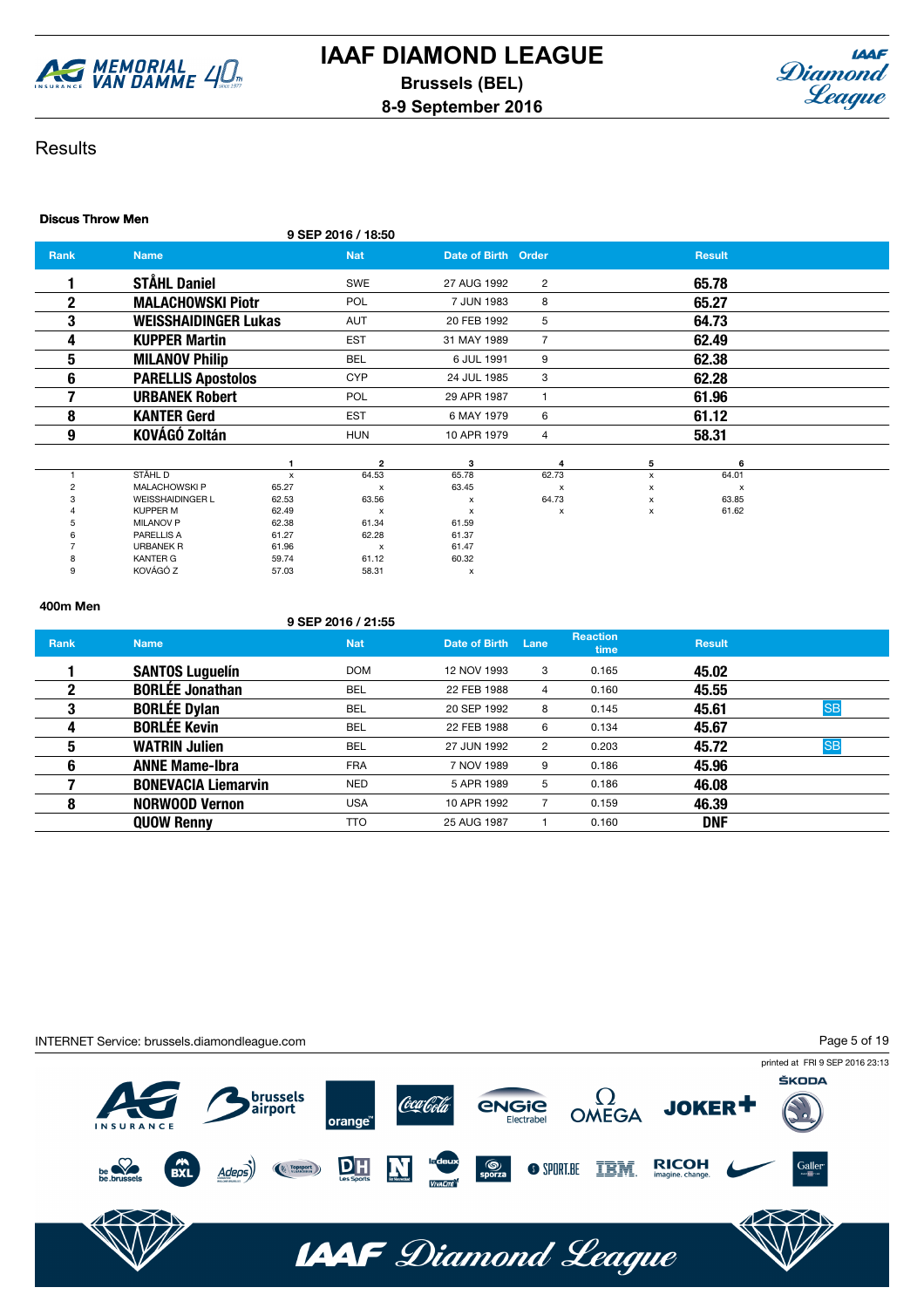



## **Results**

| 800m Men<br>Race B |                             | 9 SEP 2016 / 19:25 |               |         |               |           |
|--------------------|-----------------------------|--------------------|---------------|---------|---------------|-----------|
| <b>Rank</b>        | <b>Name</b>                 | <b>Nat</b>         | Date of Birth | Lane    | <b>Result</b> |           |
|                    | <b>TARBEI Willy Kiplimo</b> | <b>KEN</b>         | 30 MAY 1998   | 6       | 1:45.11       |           |
| $\mathbf 2$        | <b>DAHMANI Samir</b>        | <b>FRA</b>         | 3 APR 1991    |         | 1:45.90       |           |
| 3                  | <b>GILES Elliot</b>         | <b>GBR</b>         | 26 MAY 1994   | 5       | 1:46.49       |           |
| 4                  | <b>ROZMYS Michal</b>        | <b>POL</b>         | 13 MAR 1995   | $4 - 1$ | 1:46.85       | PB        |
| 5                  | <b>BERTELS Brecht</b>       | BEL                | 9 OCT 1994    |         | 1:47.46       | <b>PB</b> |
| 6                  | <b>SCHOCKAERT Laurens</b>   | <b>BEL</b>         | 3 FEB 1990    | $3 - 1$ | 1:48.57       | <b>PB</b> |
|                    | <b>VANDEPUTTE Aurele</b>    | <b>BEL</b>         | 14 MAY 1995   | $2 - 2$ | 1:48.67       |           |
| 8                  | van DIEPEN Tony             | <b>NED</b>         | 17 APR 1996   | 8       | 1:49.11       |           |
| 9                  | <b>BAETEN Stijn</b>         | BEL                | 1994          | $4 - 2$ | 1:50.76       |           |
| 10                 | <b>BOTTERMAN Aaron</b>      | <b>BEL</b>         | 1 MAY 1994    | $2 - 1$ | 1:51.59       |           |
| 11                 | <b>INGEBRIGTSEN Jakob</b>   | <b>NOR</b>         | 19 SEP 2000   | $3 - 2$ | 1:51.78       |           |
|                    | KIVUVA Jackson Mumbwa       | <b>KEN</b>         | 11 AUG 1989   | 9       | <b>DNF</b>    |           |
|                    |                             |                    |               |         |               |           |

Shot Put Men

Intermediate times::  $400m$  50.88 KIVUVA Jackson Mumbwa (KEN)<br>600m 1:18.52 KIVUVA Jackson Mumbwa (KEN) KIVUVA Jackson Mumbwa (KEN)

| <b>National</b> |                            |       | 8 SEP 2016 / 15:35 |                           |                           |       |               |           |
|-----------------|----------------------------|-------|--------------------|---------------------------|---------------------------|-------|---------------|-----------|
| <b>Rank</b>     | <b>Name</b>                |       | <b>Nat</b>         | Date of Birth Order       |                           |       | <b>Result</b> |           |
|                 | <b>QUINTELIER Matthias</b> |       | <b>BEL</b>         | 1997                      | 6                         |       | 15.82         |           |
| 2               | <b>WAGEMANS Jarno</b>      |       | <b>BEL</b>         | 13 NOV 1989               | $\overline{7}$            |       | 15.67         |           |
| 3               | <b>VLASSAK Max</b>         |       | BEL                | 1997                      | 4                         |       | 15.07         | PB        |
| 4               | <b>GUILLAUME Alain</b>     |       | BEL                | 22 FEB 1976               | 5                         |       | 14.81         | <b>SB</b> |
| 5               | <b>GUILLAUME Jonathan</b>  |       | BEL                | 7 MAY 1992                | 3                         |       | 13.09         |           |
| 6               | <b>GETS Florent</b>        |       | BEL                | 1991                      | $\overline{2}$            |       | 12.95         |           |
|                 | <b>XHONNEUX Frédéric</b>   |       | BEL                | 11 MAY 1983               |                           |       | 12.79         |           |
|                 |                            |       | $\overline{2}$     | 3                         |                           | 5     | 6             |           |
|                 | QUINTELIER M               | 14.65 | 14.95              | 14.57                     | 15.23                     | 15.82 | 15.70         |           |
|                 | <b>WAGEMANS J</b>          | 15.36 | 15.58              | 15.51                     | 15.67                     | 15.47 | 15.61         |           |
| 3               | <b>VLASSAK M</b>           | 15.07 | X                  | 14.67                     | 14.96                     | X     | X             |           |
|                 | <b>GUILLAUME A</b>         | 14.37 | 13.77              | 14.36                     | 14.67                     | 14.65 | 14.81         |           |
|                 | <b>GUILLAUME J</b>         | 13.09 | 12.67              | $\boldsymbol{\mathsf{x}}$ | 13.08                     | 12.85 | х             |           |
| ่ค              | <b>GETS F</b>              | 12.59 | 12.03              | 12.86                     | $\boldsymbol{\mathsf{x}}$ | 12.95 | x             |           |
|                 | <b>XHONNEUX F</b>          | 12.40 | 12.53              | 12.34                     | 12.79                     | 12.42 | x             |           |

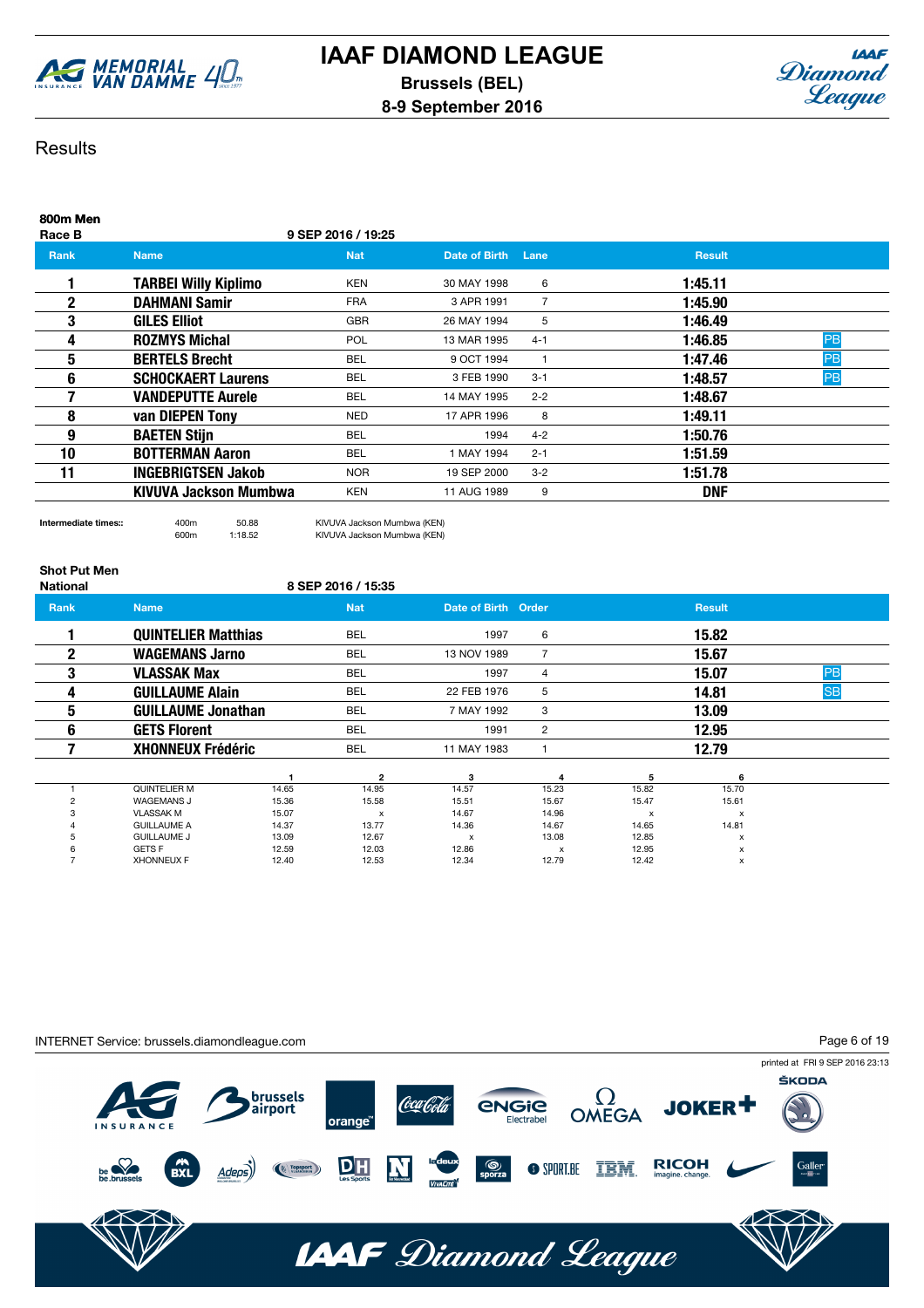



## **Results**

| 100m Men<br><b>Street Boys</b> |                           | 9 SEP 2016 / 17:40 |           |               | Wind: $+0.3$ m/s |
|--------------------------------|---------------------------|--------------------|-----------|---------------|------------------|
| Rank                           | <b>Name</b>               | <b>Nat</b>         | born Lane | <b>Result</b> |                  |
|                                | <b>BOUALI Moussaab</b>    | <b>BEL</b>         | 5         | 13.97         |                  |
|                                | <b>SOLOVASTRU Louis</b>   | <b>BEL</b>         |           | 14.97         |                  |
|                                | <b>BOUALI Mohamed</b>     | <b>BEL</b>         | 6         | 15.17         |                  |
|                                | <b>SEBAYI Sulayman</b>    | <b>BEL</b>         | 2         | 15.82         |                  |
| 5                              | <b>ACHAFFAY Soufiane</b>  | <b>BEL</b>         | 8         | 16.88         |                  |
| 6                              | <b>MAHDAD Amine</b>       | BEL                |           | 17.61         |                  |
|                                | <b>EL BOUCHTILI Hamza</b> | <b>BEL</b>         | 3         | 18.21         |                  |

| 100m Men<br><b>Youth Memorial Boys</b> |                        | 9 SEP 2016 / 17:52 |      |                |                         |               | Wind: -0.3 m/s |
|----------------------------------------|------------------------|--------------------|------|----------------|-------------------------|---------------|----------------|
| <b>Rank</b>                            | <b>Name</b>            | <b>Nat</b>         | born | Lane           | <b>Reaction</b><br>time | <b>Result</b> |                |
|                                        | <b>BRAS Tuur</b>       | BEL                | 99   | 3              | 0.140                   | 11.08         | PB             |
| 2                                      | <b>KASMI Amine</b>     | BEL                |      | 5              | 0.177                   | 11.15         | <b>PB</b>      |
| 3                                      | <b>VANLIERDE Jorg</b>  | <b>BEL</b>         | 99   | 4              | 0.147                   | 11.26         |                |
|                                        | <b>TORFS Kasper</b>    | <b>BEL</b>         |      | 6              | 0.201                   | 11.27         |                |
| 5                                      | <b>DAVIES Matthieu</b> | <b>BEL</b>         |      | 8              | 0.161                   | 11.34         | <b>PB</b>      |
| 6                                      | <b>ROSITANO Theo</b>   | <b>BEL</b>         |      |                | 0.173                   | 11.34         |                |
|                                        | <b>KESTELOOT Niels</b> | <b>BEL</b>         | 99   | $\overline{2}$ | 0.178                   | 11.40         |                |
| 8                                      | van ONGEVALLE Tanguy   | BEL                | 99   | 9              | 0.158                   | 11.71         |                |

### 400m Men

| <b>Youth Memorial Boys</b> |                         | 9 SEP 2016 / 17:59 |               |      |                         |               |    |
|----------------------------|-------------------------|--------------------|---------------|------|-------------------------|---------------|----|
| <b>Rank</b>                | <b>Name</b>             | <b>Nat</b>         | Date of Birth | Lane | <b>Reaction</b><br>time | <b>Result</b> |    |
|                            | <b>SACOOR Jonathan</b>  | <b>BEL</b>         | 1 SEP 1999    | 5    | 0.144                   | 47.83         |    |
|                            | van den BERGH Sven      | <b>BEL</b>         | 19 MAY 1999   | 4    | 0.197                   | 48.29         |    |
| 3                          | <b>NOEL Leo</b>         | <b>BEL</b>         | 1999          |      | 0.163                   | 48.74         | PB |
|                            | de SMET Tibo            | BEL                | 20 MAY 1999   | 6    | 0.186                   | 50.25         |    |
|                            | <b>BENZIANE Ilias</b>   | <b>BEL</b>         | 2000          | 8    | 0.169                   | 50.49         | PB |
| 6                          | <b>HENDRICK Clement</b> | <b>BEL</b>         | 1999          | 2    | 0.203                   | 50.65         | PB |
|                            | <b>SAP Arthur</b>       | BEL                | 12 JUL 1999   | 3    | 0.178                   | 51.06         |    |
| 8                          | <b>MAGGIOLINI Luca</b>  | BEL                | 2000          | 9    | 0.164                   | 51.44         |    |

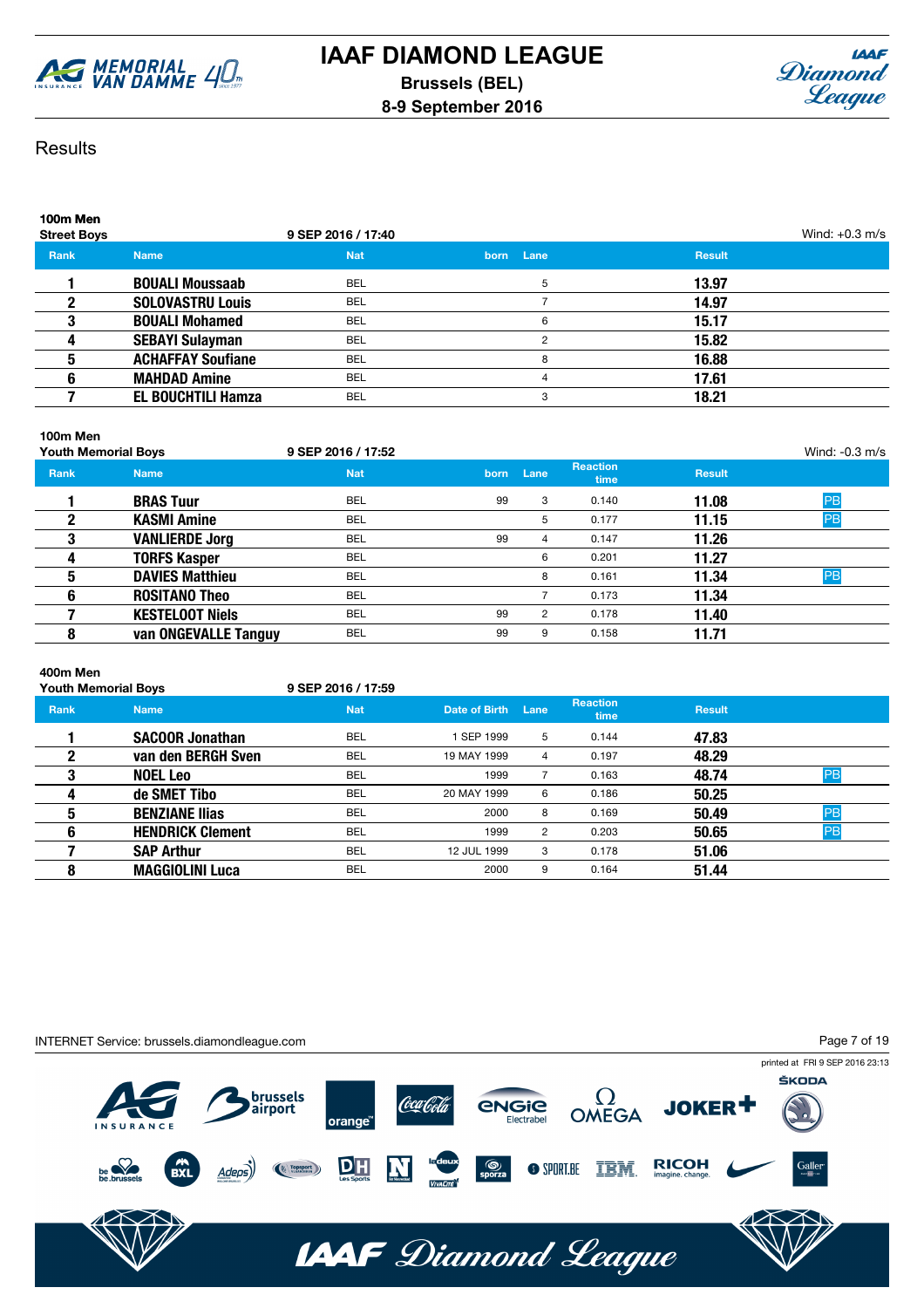



## **Results**

| <b>1000m Men</b><br><b>Youth Memorial Boys</b> |                          | 9 SEP 2016 / 18:12 |    |                |               |
|------------------------------------------------|--------------------------|--------------------|----|----------------|---------------|
| Rank                                           | <b>Name</b>              | <b>Nat</b>         |    | born Order     | <b>Result</b> |
|                                                | <b>CRESTAN Eliott</b>    | <b>BEL</b>         | 99 |                | 2:31.36       |
| $\mathbf 2$                                    | van de VELDE Tim         | <b>BEL</b>         |    | $\overline{2}$ | 2:32.26       |
| 3                                              | <b>FASSEUR Brecht</b>    | <b>BEL</b>         | 00 | $\overline{4}$ | 2:32.45       |
| 4                                              | <b>SISK Pieter</b>       | <b>BEL</b>         | 00 | 3              | 2:32.88       |
| 5                                              | de LOCHT Cisse           | <b>BEL</b>         |    | 15             | 2:32.98       |
| 6                                              | <b>DRAUX Axel</b>        | <b>BEL</b>         | 99 | 5              | 2:34.16       |
|                                                | <b>SENARD Antoine</b>    | <b>BEL</b>         |    | 12             | 2:34.21       |
| 8                                              | <b>PANNEMANS Thomas</b>  | <b>BEL</b>         |    | 13             | 2:34.75       |
| 9                                              | <b>JANSSEN Matthias</b>  | <b>BEL</b>         |    | 16             | 2:34.98       |
| 10                                             | <b>GOODALL Alex</b>      | <b>BEL</b>         |    | 10             | 2:36.36       |
| 11                                             | <b>GUILBERT Thibauld</b> | <b>BEL</b>         |    | $\overline{7}$ | 2:36.45       |
| 12                                             | da SILVA Lucas           | <b>BEL</b>         |    | 11             | 2:36.58       |
| 13                                             | <b>HENROTTE Myrian</b>   | <b>BEL</b>         |    | 6              | 2:36.85       |
| 14                                             | <b>CORSTJENS Neel</b>    | <b>BEL</b>         | 99 | 14             | 2:37.38       |
| 15                                             | <b>WILLEMS Mathieu</b>   | BEL                |    | 9              | 2:38.18       |
| 16                                             | <b>GRIMARD Guillaume</b> | <b>BEL</b>         | 99 | 8              | 2:40.49       |
|                                                |                          |                    |    |                |               |

Intermediate times:: 400m 1:03.82 SENARD Antoine (BEL) BER 8:05.90 DRAUX Axel (BEL)

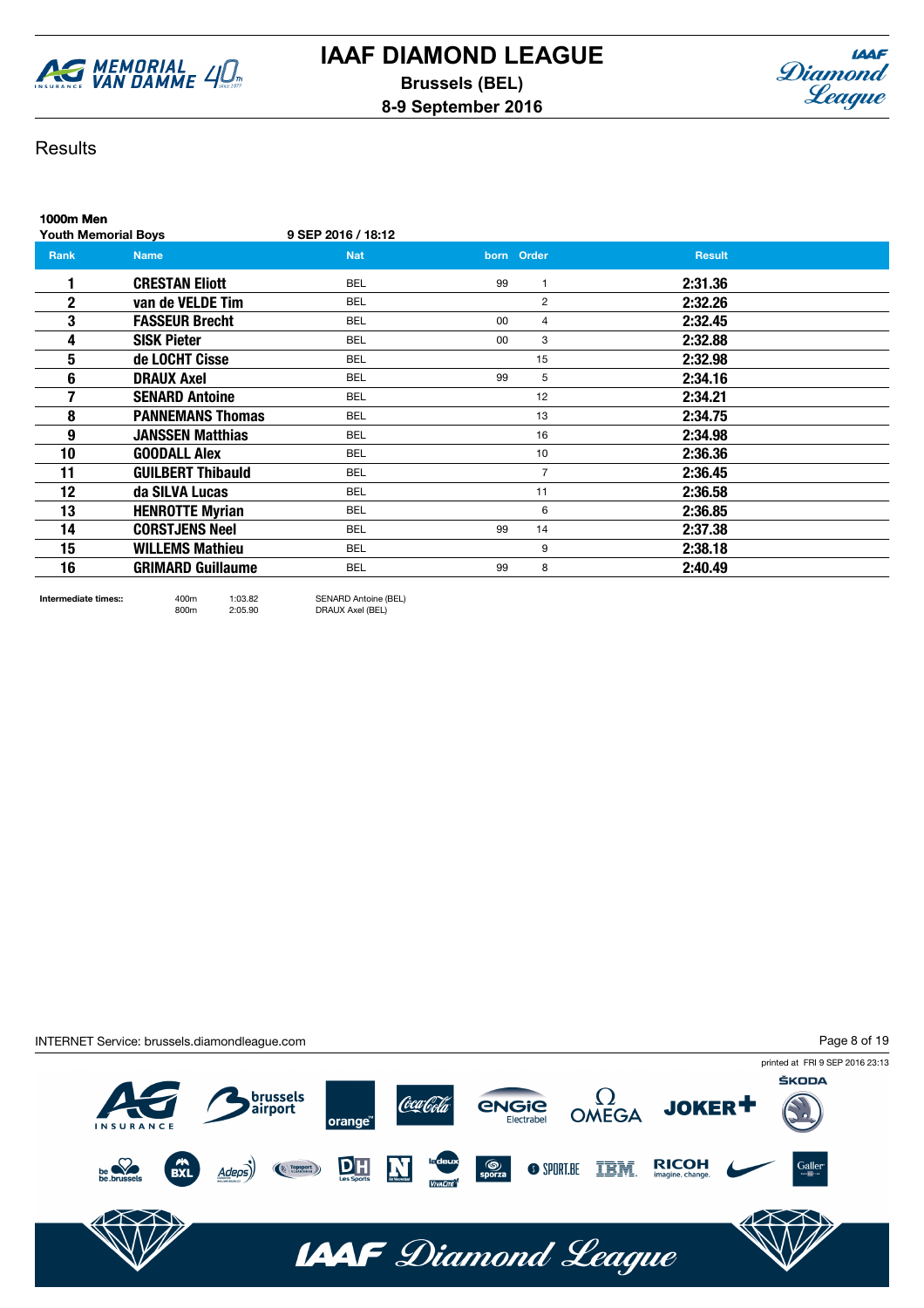



## **Results**

| 4x100m Relay Men<br><b>Youth Memorial Boys</b> | 9 SEP 2016 / 18:33                 |                |                         |               |  |
|------------------------------------------------|------------------------------------|----------------|-------------------------|---------------|--|
| Rank Nat                                       | <b>Nation</b>                      | Lane           | <b>Reaction</b><br>time | <b>Result</b> |  |
| <b>BEL</b>                                     | <b>R</b> Excelsior SC              | $\overline{4}$ | 0.226                   | 43.31         |  |
| $2$ BEL                                        | <b>AC Break</b>                    | 5              | 0.185                   | 43.46         |  |
| <b>3 BEL</b>                                   | <b>Racing Club Gent</b>            | $\overline{2}$ | 0.160                   | 43.84         |  |
| 4 BEL                                          | <b>AV Lokeren</b>                  | $\overline{7}$ | 0.149                   | 44.00         |  |
| <b>5</b> BEL                                   | <b>Daring Club Leuven Atletiek</b> | 6              | 0.174                   | 44.13         |  |
| 6 BEL                                          | <b>CS Dyle</b>                     | 8              | 0.145                   | 44.43         |  |
| 7<br>BEL                                       | <b>AC Herentals</b>                | 1              | 0.146                   | 44.77         |  |
| <b>BEL</b>                                     | <b>Flanders AC</b>                 | 3              | 0.158                   | <b>DNF</b>    |  |

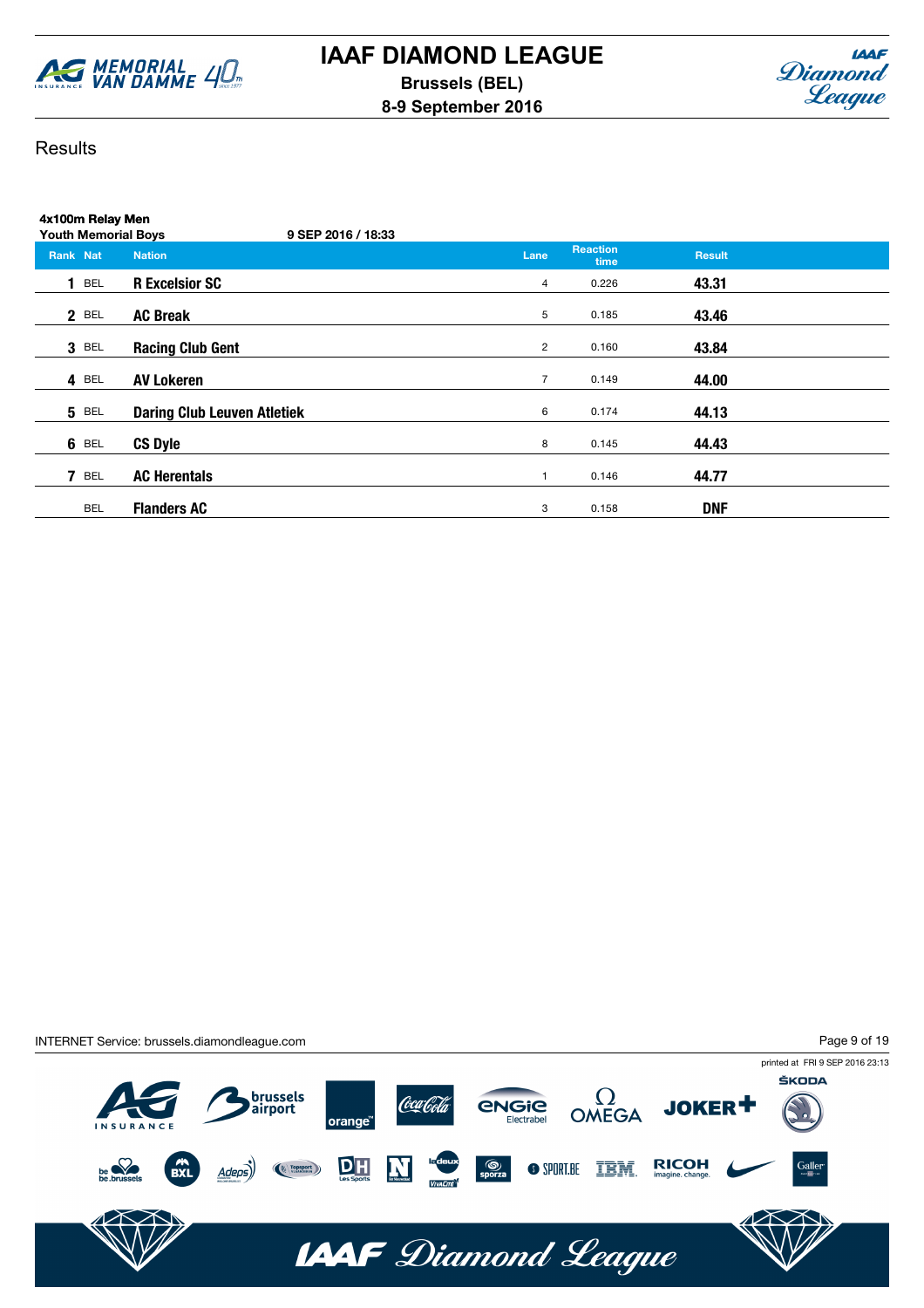



## **Results**

| 4x100m Relay Men<br><b>Magic Boys</b><br>9 SEP 2016 / 18:55 |                                       |                |                         |               |         |  |  |  |  |  |  |
|-------------------------------------------------------------|---------------------------------------|----------------|-------------------------|---------------|---------|--|--|--|--|--|--|
| Rank Nat                                                    | <b>Nation</b>                         | Lane           | <b>Reaction</b><br>time | <b>Result</b> |         |  |  |  |  |  |  |
| BEL                                                         | Athénée Royal Thil Lorrain Verviers   | 5              | 0.155                   | 51.88         |         |  |  |  |  |  |  |
| 2 BEL                                                       | <b>Collège St Julien Ath</b>          | 6              | 0.170                   | 51.92         |         |  |  |  |  |  |  |
| $3$ BEL                                                     | <b>PTI Eeklo</b>                      | 9              | 0.286                   | 53.95         |         |  |  |  |  |  |  |
| 4 BEL                                                       | <b>Heilig Hart Instituut Heverlee</b> | 8              | 0.169                   | 53.97         |         |  |  |  |  |  |  |
| <b>5</b> BEL                                                | <b>Spectrum OLVI Paal</b>             | $\overline{7}$ | 0.150                   | 55.14         |         |  |  |  |  |  |  |
| <b>6</b> BEL                                                | Lycée Mater Dei Bruxelles             | 4              |                         | 55.33         |         |  |  |  |  |  |  |
| <b>BEL</b>                                                  | <b>Enseignement Libre Marche</b>      |                | 0.169                   | <b>DNF</b>    |         |  |  |  |  |  |  |
| <b>BEL</b>                                                  | <b>AR De Jambes</b>                   | 2              | 0.135                   | DQ            | R 170.7 |  |  |  |  |  |  |
| <b>BEL</b>                                                  | St. Gabriëlcollege Boechout           | 3              | 0.167                   | DQ            | R 170.7 |  |  |  |  |  |  |

### 100m Wheelchair

| <b>Boys/Girls</b> |                            | 9 SEP 2016 / 18:19 |                |               | Wind: $+0.4$ m/s |
|-------------------|----------------------------|--------------------|----------------|---------------|------------------|
| <b>Rank</b>       | <b>Name</b>                | <b>Nat</b>         | born Lane      | <b>Result</b> |                  |
|                   | <b>LANTERMAN Alexander</b> | <b>BEL</b>         | 9              | 34.05         |                  |
|                   | <b>DILLEN Martijn</b>      | <b>BEL</b>         | 6              | 34.66         |                  |
|                   | van LEUVEN Dieuwke         | <b>BEL</b>         | $\mathfrak{p}$ | 40.53         |                  |
|                   | <b>GOENS Cecile</b>        | <b>BEL</b>         |                | 41.63         |                  |
|                   | <b>CASTREL Ferre</b>       | <b>BEL</b>         | 5              | 42.78         |                  |
|                   | <b>LONGMORE Rafal</b>      | <b>BEL</b>         | 8              | 48.76         |                  |
|                   | van CRIEKINGE Wout         | <b>BEL</b>         | 3              | 1:03.96       |                  |
|                   | <b>HEEREN Michiel</b>      | <b>BEL</b>         | 4              | 1:14.94       |                  |

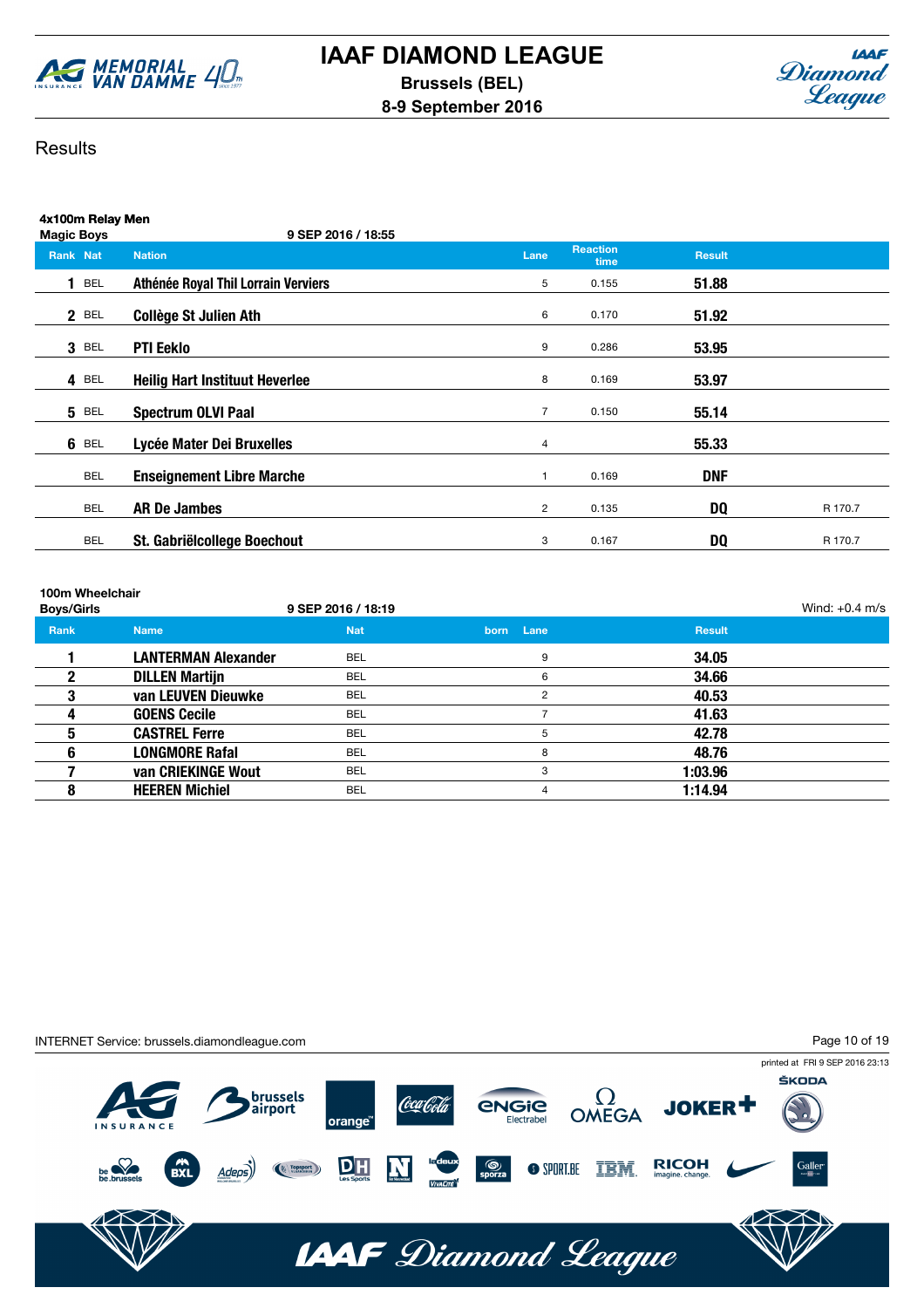



## **Results**

| 100m Women  |                            |                    |               |                |                         |               |                  |
|-------------|----------------------------|--------------------|---------------|----------------|-------------------------|---------------|------------------|
|             |                            | 9 SEP 2016 / 20:13 |               |                |                         |               | Wind: $+0.6$ m/s |
| <b>Rank</b> | <b>Name</b>                | <b>Nat</b>         | Date of Birth | Lane           | <b>Reaction</b><br>time | <b>Result</b> |                  |
|             | <b>THOMPSON Elaine</b>     | <b>JAM</b>         | 28 JUN 1992   | 4              | 0.165                   | 10.72         | $=MR$            |
| 2           | <b>SCHIPPERS Dafne</b>     | <b>NED</b>         | 15 JUN 1992   | 5              | 0.152                   | 10.97         |                  |
| 3           | <b>WILLIAMS Christania</b> | <b>JAM</b>         | 17 OCT 1994   | 6              | 0.181                   | 11.09         |                  |
| 4           | <b>HENRY Desiree</b>       | <b>GBR</b>         | 26 AUG 1995   |                | 0.128                   | 11.12         |                  |
| 5           | <b>HORN Carina</b>         | <b>RSA</b>         | 9 MAR 1989    | 3              | 0.147                   | 11.14         |                  |
| 6           | <b>FACEY Simone</b>        | <b>JAM</b>         | 7 MAY 1985    | $\overline{2}$ | 0.148                   | 11.23         |                  |
|             | TARMOH Jeneba              | <b>USA</b>         | 27 SEP 1989   |                | 0.150                   | 11.40         |                  |
| 8           | <b>MORRISON Natasha</b>    | <b>JAM</b>         | 17 NOV 1992   | 8              | 0.158                   | 11.64         |                  |

#### 400m Women

|              |                                | 9 SEP 2016 / 20:22 |               |                |                         |               |    |
|--------------|--------------------------------|--------------------|---------------|----------------|-------------------------|---------------|----|
| <b>Rank</b>  | <b>Name</b>                    | <b>Nat</b>         | Date of Birth | Lane           | <b>Reaction</b><br>time | <b>Result</b> |    |
|              | <b>SEMENYA Caster</b>          | <b>RSA</b>         | 7 JAN 1991    | 4              | 0.311                   | 50.40         | PB |
| $\mathbf{2}$ | <b>OKOLO Courtney</b>          | USA                | 15 MAR 1994   |                | 0.208                   | 50.51         |    |
| 3            | <b>McPHERSON Stephenie Ann</b> | <b>JAM</b>         | 25 NOV 1988   | 5              | 0.137                   | 50.51         |    |
| 4            | <b>JACKSON Shericka</b>        | JAM                | 16 JUL 1994   | 3              | 0.183                   | 50.73         |    |
| 5            | <b>HASTINGS Natasha</b>        | <b>USA</b>         | 23 JUL 1986   | 6              | 0.163                   | 50.84         |    |
| 6            | <b>ZEMLYAK Olha</b>            | <b>UKR</b>         | 16 JAN 1990   | $\overline{2}$ | 0.189                   | 51.44         |    |
|              | <b>GRENOT Libania</b>          | <b>ITA</b>         | 12 JUL 1983   | 8              | 0.157                   | 51.65         |    |
| 8            | <b>GUEI Floria</b>             | <b>FRA</b>         | 2 MAY 1990    | 9              | 0.172                   | 52.01         |    |
| 9            | <b>MUIR Carline</b>            | CAN                | 1 OCT 1987    |                | 0.225                   | 52.97         |    |

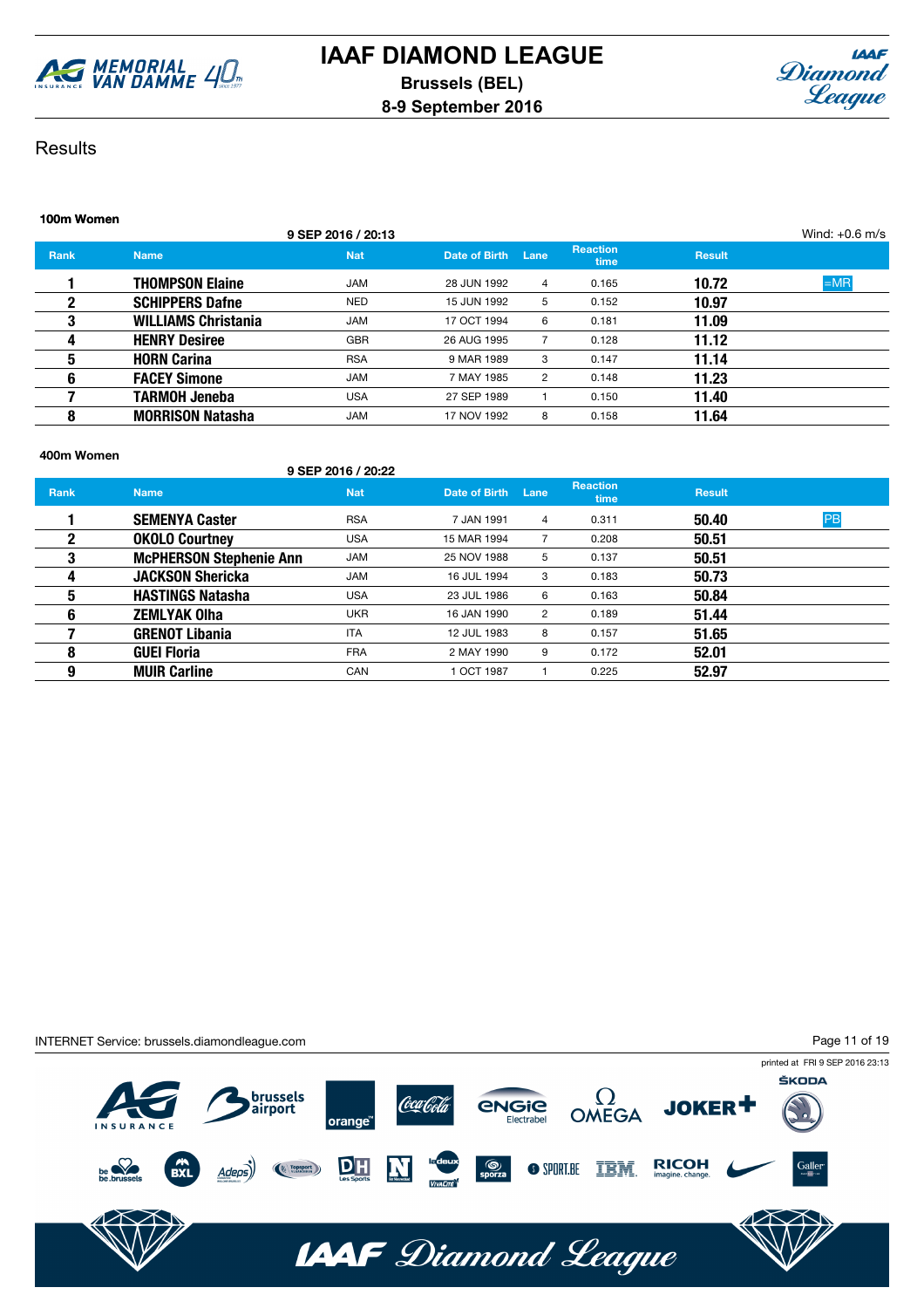



### **Results**

### 5000m Women 9 SEP 2016 / 20:40 **Rank Name Name Nat Date of Birth Order Result** Result 1 AYANA Almaz ETH 21 NOV 1991 2-4 14:18.89 MR **2 OBIRI Hellen** KEN 13 DEC 1989 2-3 **14:25.78** <mark>PB</mark> **3 TEFERI Senbere** ETH 3 MAY 1995 2-1 **14:29.82** PB **4** DIRO NEDA Etenesh ETH 10 MAY 1991 1-12 14:33.30 PB **5 ROWBURY Shannon** USA 19 SEP 1984 2-2 **14:38.92 AR 6 NAWOWUNA Alice Aprot** KEN 2 JAN 1994 2-5 **14:39.56 PB 7 KIBIWOT Viola Jelagat** KEN 22 DEC 1983 1-6 14:44.09 8 KIPKEMBOI Margaret Chelimo KEN 9 FEB 1993 1-3 14:47.24 14:47.24 **9 TIROP Agnes Jebet** KEN 23 OCT 1995 1-8 **15:02.67** SB 10 GRØVDAL Karoline Bjerkeli NOR 14 JUN 1990 1-4 15:03.72 11 KUIJKEN Susan NED 8 JUL 1986 1-7 15:04.20 12 **HILLS Madeline AUS 15 MAY 1987** 1-5 **15:04.56 13 McCOLGAN Eilish GBR** 25 NOV 1990 1-10 **15:05.00** PB 14 WELLINGS Eloise **AUS** AUS 9 NOV 1982 1-11 15:05.42 **15 LACAZE Genevieve** AUS 4 AUG 1989 1-9 **15:06.67 PB** 16 O'CONNELL Jessica CAN 10 FEB 1989 1-2 15:07.72 SB 17 TWELL Stephanie GBR 17 AUG 1989 1-1 15:14.82 **TVERDOSTUP Tamara** UKR 17 JUL 1979 2-6 **DNF**

3000m 8:44.45 AYANA Almaz (ETH)

Intermediate times:: 1000m 2:53.19 TVERDOSTUP Tamara (UKR) 2000m 5:49.17 NAWOWUNA Alice Aprot (KEN)

9 SEP 2016 / 20:04

#### 400m Hurdles Women

|             |                         | 30112727   |               |                |                                |               |           |
|-------------|-------------------------|------------|---------------|----------------|--------------------------------|---------------|-----------|
| <b>Rank</b> | <b>Name</b>             | <b>Nat</b> | Date of Birth | Lane           | <b>Reaction</b><br><b>time</b> | <b>Result</b> |           |
|             | <b>TATE Cassandra</b>   | <b>USA</b> | 11 SEP 1990   | 7              | 0.228                          | 54.47         | <b>SB</b> |
|             | <b>PETERSEN Sara</b>    | <b>DEN</b> | 9 APR 1987    | 5              | 0.162                          | 54.60         |           |
| 3           | <b>SPENCER Kaliese</b>  | <b>JAM</b> | 6 MAY 1987    | 6              | 0.182                          | 55.05         |           |
| 4           | <b>HEJNOVÁ Zuzana</b>   | <b>CZE</b> | 19 DEC 1986   | 3              | 0.159                          | 55.12         |           |
| 5           | <b>DOYLE Eilidh</b>     | <b>GBR</b> | 20 FEB 1987   | 4              | 0.204                          | 55.26         |           |
| 6           | <b>THERON NEL Wenda</b> | <b>RSA</b> | 30 JUL 1988   | $\overline{2}$ | 0.186                          | 55.41         |           |
|             | <b>STEPTER Jaide</b>    | USA        | 25 SEP 1994   | 9              | 0.235                          | 55.88         |           |
| 8           | <b>TITIMETS Hanna</b>   | <b>UKR</b> | 5 MAR 1989    |                | 0.205                          | 55.92         |           |
| 9           | <b>DAUWENS Axelle</b>   | <b>BEL</b> | 1 DEC 1990    | 8              | 0.172                          | 58.34         |           |
|             |                         |            |               |                |                                |               |           |

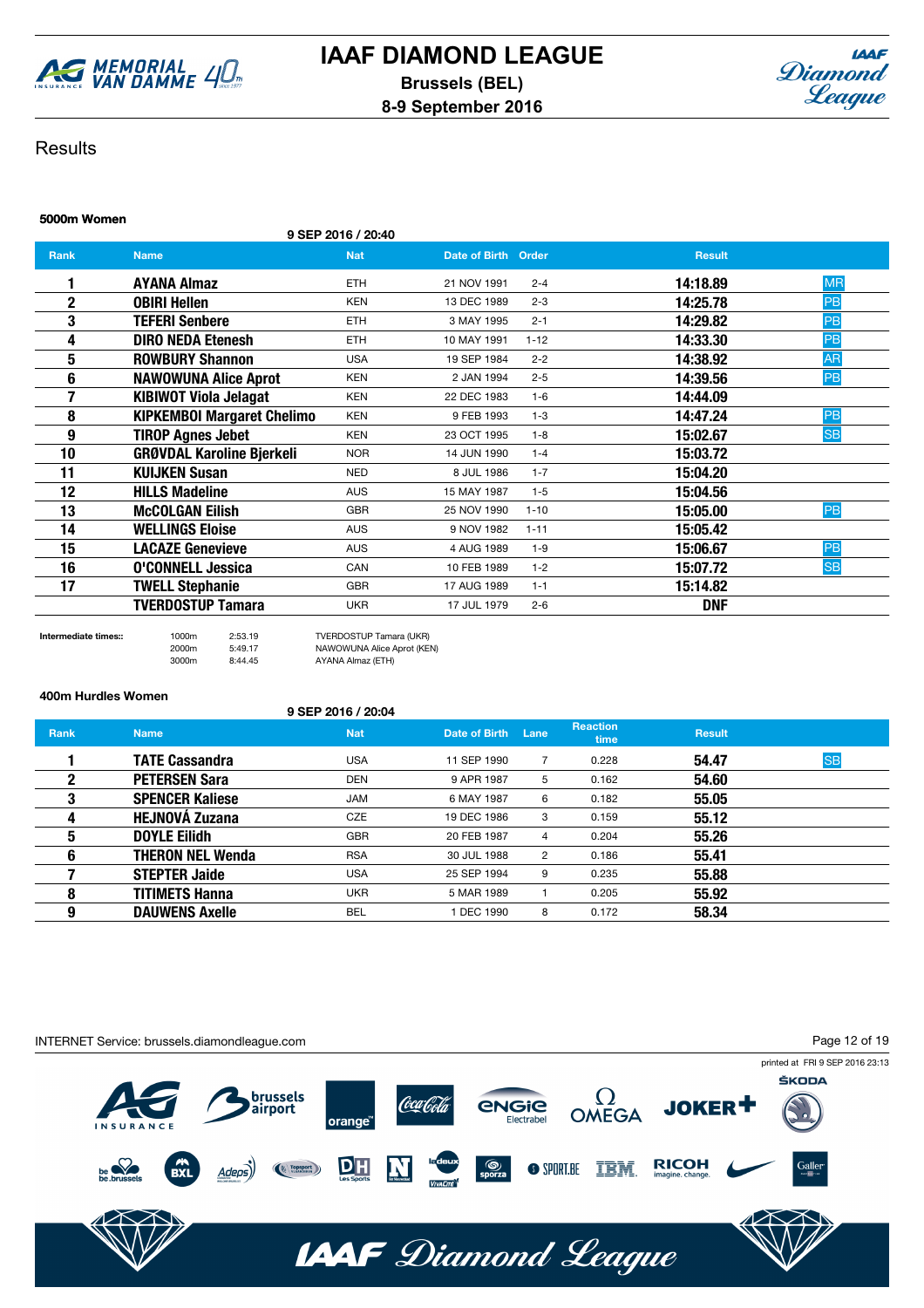



### **Results**

### Pole Vault Women

| <b>Rank</b>  | <b>Name</b>               |                |      | <b>Nat</b> |      | Date of Birth Order |         |                |      |         |         | <b>Result</b> |      |            |                 |
|--------------|---------------------------|----------------|------|------------|------|---------------------|---------|----------------|------|---------|---------|---------------|------|------------|-----------------|
|              | <b>MORRIS Sandi</b>       |                |      | <b>USA</b> |      | 8 JUL 1992          |         | 9              |      |         |         | 5.00          |      |            | <b>WL NR MR</b> |
| $\mathbf{2}$ | <b>STEFANIDI Katerina</b> |                |      | <b>GRE</b> |      | 4 FEB 1990          |         | 10             |      | 4.76    |         |               |      |            |                 |
| 3            | <b>BÜCHLER Nicole</b>     |                |      | SUI        |      | 17 DEC 1983         |         | 8              |      |         |         | 4.58          |      |            |                 |
| 4            | <b>RYZIH Lisa</b>         |                |      | <b>GER</b> |      | 27 SEP 1988         |         | 7              |      |         |         | 4.52          |      |            |                 |
| 5            | <b>ŠUTEJ Tina</b>         |                |      | <b>SLO</b> |      | 7 NOV 1988          |         | 4              |      | 4.42    |         |               |      |            |                 |
| 6            | <b>NEWMAN Alysha</b>      |                |      | CAN        |      | 29 JUN 1994         |         | 3              |      |         |         | 4.42          |      |            |                 |
|              | <b>AHBE Kelsie</b>        |                |      | CAN        |      | 6 JUL 1991          |         | 5              |      |         |         | 4.32          |      |            |                 |
| 8            | <b>MOSER Angelica</b>     |                |      | <b>SUI</b> |      | 9 OCT 1997          |         | 6              |      |         |         | 4.32          |      |            |                 |
| 9            | <b>HENRY Chloe</b>        |                |      | <b>BEL</b> |      | 5 MAR 1987          |         | $\overline{2}$ |      |         |         | 4.22          |      |            |                 |
| 10           | <b>SMETS Fanny</b>        |                |      | <b>BEL</b> |      | 21 APR 1986         |         |                |      | 4.22    |         |               |      |            |                 |
|              |                           | 4.22           | 4.32 | 4.42       | 4.52 | 4.58                | 4.64    | 4.70           | 4.76 | 4.82    | 4.88    | 4.94          | 5.00 | 5.07       |                 |
|              | <b>MORRISS</b>            | $\overline{a}$ |      |            | XO   | о                   | $\circ$ | XO             | х-   | $\circ$ | $\circ$ | $\circ$       | XO   | <b>XXX</b> |                 |

|               | <b>MORRISS</b>     |                          | -          |            | XO                       | $\circ$ | $\circ$ | XO                        | $X-$ | $\circ$ | $\circ$ | C  |
|---------------|--------------------|--------------------------|------------|------------|--------------------------|---------|---------|---------------------------|------|---------|---------|----|
| ◠<br><u>.</u> | <b>STEFANIDI K</b> | $\overline{\phantom{a}}$ |            | $\circ$    | $\overline{\phantom{a}}$ |         | XO      | ۰                         | o    | х-      | -       | XX |
| 3             | BÜCHLER N          | $\overline{\phantom{0}}$ |            | XO         | XO                       | $\circ$ | $XX-$   | $\boldsymbol{\mathsf{x}}$ |      |         |         |    |
| 4             | <b>RYZIH L</b>     |                          |            | XO         | o                        | х-      | XX      |                           |      |         |         |    |
| $\mathbf b$   | ŠUTEJ T            | $\overline{\phantom{0}}$ | o          | $\circ$    | XXX                      |         |         |                           |      |         |         |    |
| 6             | NEWMAN A           |                          | $\circ$    | XXO        | XXX                      |         |         |                           |      |         |         |    |
|               | AHBE K             | $\overline{\phantom{a}}$ | $\circ$    | <b>XXX</b> |                          |         |         |                           |      |         |         |    |
| 8             | MOSER A            | $\circ$                  | XXO        | XXX        |                          |         |         |                           |      |         |         |    |
| 9             | <b>HENRY C</b>     | $\circ$                  | XXX        |            |                          |         |         |                           |      |         |         |    |
| 10            | SMETS F            | XO                       | <b>XXX</b> |            |                          |         |         |                           |      |         |         |    |
|               |                    |                          |            |            |                          |         |         |                           |      |         |         |    |

### Triple Jump Women

|              | 9 SEP 2016 / 19:08            |       |          |                |          |                     |          |                |          |       |          |               |          |  |  |
|--------------|-------------------------------|-------|----------|----------------|----------|---------------------|----------|----------------|----------|-------|----------|---------------|----------|--|--|
| <b>Rank</b>  | <b>Name</b>                   |       |          | <b>Nat</b>     |          | Date of Birth Order |          |                |          |       |          | <b>Result</b> |          |  |  |
|              | <b>IBARGUEN Caterine</b>      |       |          | <b>COL</b>     |          | 12 FEB 1984         |          | 7              |          |       |          | 14.66         |          |  |  |
| $\mathbf{2}$ | <b>RYPAKOVA Olga</b>          |       |          | <b>KAZ</b>     |          | 30 NOV 1984         |          | 6              |          |       |          | 14.41         |          |  |  |
| 3            | <b>MAMONA Patrícia</b>        |       |          | <b>POR</b>     |          | 21 NOV 1988         |          | 5              |          |       |          | 14.16         |          |  |  |
| 4            | <b>PAPACHRISTOU Paraskevi</b> |       |          | <b>GRE</b>     |          | 17 APR 1989         |          | 3              |          |       |          | 13.84         |          |  |  |
| 5            | <b>WILLIAMS Kimberly</b>      |       |          | <b>JAM</b>     |          | 3 NOV 1988          |          | $\overline{4}$ |          |       |          | 13.84         |          |  |  |
| 6            | <b>VELDÁKOVÁ Dana</b>         |       |          | <b>SVK</b>     |          | 3 JUN 1981          |          |                |          |       |          | 13.59         |          |  |  |
|              | <b>COSTA Susana Cristina</b>  |       |          | <b>POR</b>     |          | 22 SEP 1984         |          | $\overline{2}$ |          |       |          | 13.55         |          |  |  |
|              |                               |       |          | $\overline{2}$ |          | 3                   |          | 4              |          | 5     |          | 6             |          |  |  |
|              | <b>IBARGUEN C</b>             | 13.94 | $(+0.2)$ | 14.54          | $(+0.4)$ | 14.52               | (0.0)    | 14.18          | (0.0)    | 14.56 | $(+0.4)$ | 14.66         | $(-0.4)$ |  |  |
|              | RYPAKOVA O                    | х     | $(+0.4)$ | 14.41          | $(+0.1)$ | х                   | $(+0.4)$ | х              | (0.0)    | x     | $(+0.1)$ | 14.30         | $(+0.2)$ |  |  |
| 3            | <b>MAMONA P</b>               | x     | (0.0)    | 13.83          | (0.0)    | 14.16               | (0.0)    | x              | $(-0.1)$ | x     | (0.0)    | x             | $(+0.2)$ |  |  |
|              | PAPACHRISTOU P                | 13.29 | $(+0.4)$ | x              | $(+0.4)$ | 13.84               | $(+0.6)$ | $\times$       | $(+0.3)$ |       |          |               |          |  |  |
|              | <b>WILLIAMS K</b>             | х     | $(+0.5)$ | 13.11          | $(-0.9)$ | 13.84               | $(+0.5)$ |                |          |       |          |               |          |  |  |
|              | VELDÁKOVÁ D                   | 13.54 | $(-0.8)$ | x              | $(+0.8)$ | 13.59               | $(-0.7)$ |                |          |       |          |               |          |  |  |
|              | COSTA SC                      | 13.55 | (0.0)    | 13.51          | $(+0.7)$ | 13.40               | $(+0.7)$ |                |          |       |          |               |          |  |  |

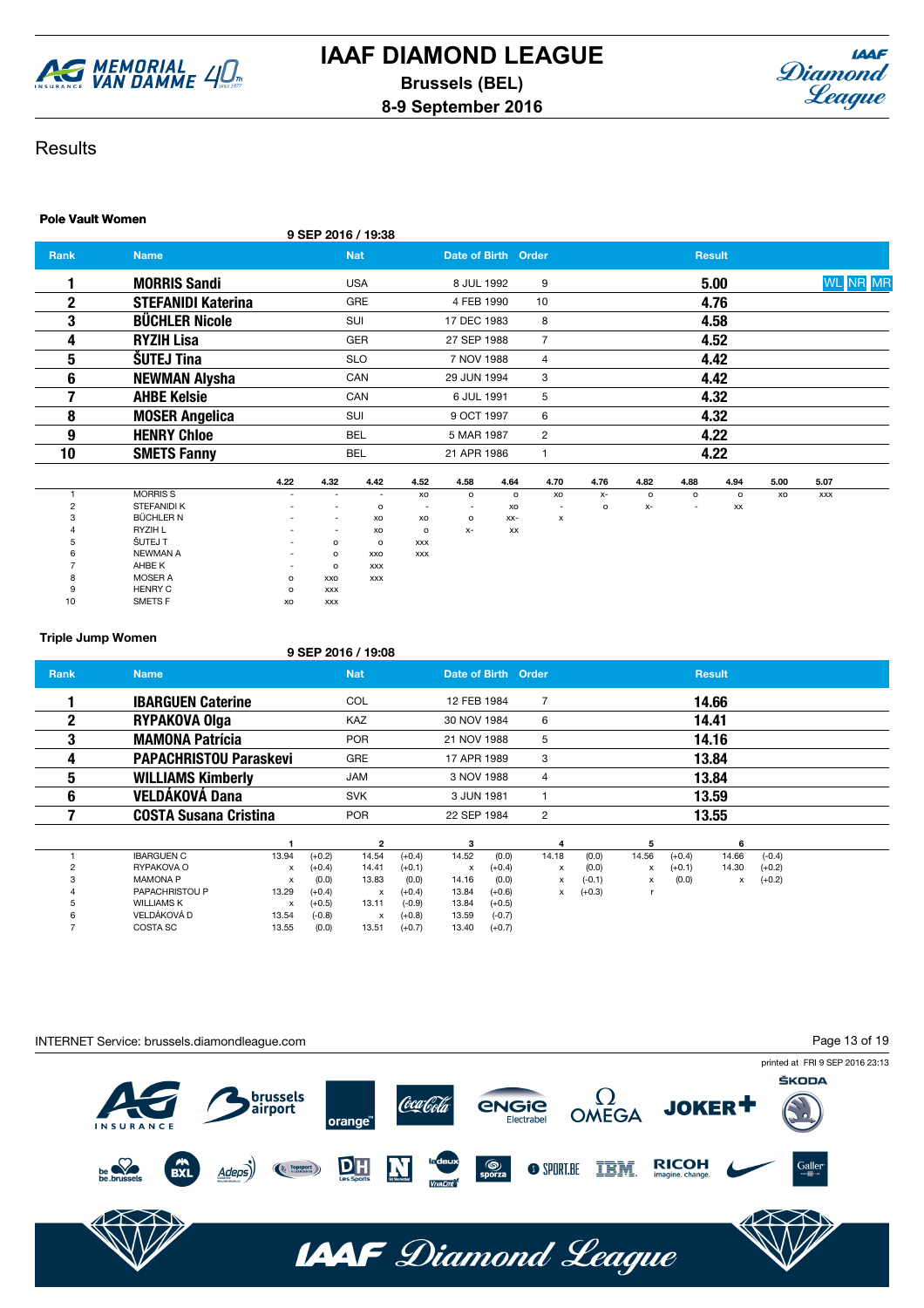



### **Results**

### Shot Put Women

8 SEP 2016 / 17:00

| <b>Rank</b>    | <b>Name</b>              |              | <b>Nat</b> | Date of Birth Order       |                |              | <b>Result</b> |  |
|----------------|--------------------------|--------------|------------|---------------------------|----------------|--------------|---------------|--|
|                | <b>CARTER Michelle</b>   |              | <b>USA</b> | 12 OCT 1985               | 9              |              | 19.98         |  |
| $\mathbf{2}$   | <b>ADAMS Valerie</b>     |              | <b>NZL</b> | 6 OCT 1984                | 8              |              | 19.57         |  |
| 3              | <b>MÁRTON Anita</b>      |              | <b>HUN</b> | 15 JAN 1989               | $\overline{7}$ |              | 19.11         |  |
| 4              | <b>SMITH Brittany</b>    |              | <b>USA</b> | 25 MAR 1991               | 5              |              | 18.66         |  |
| 5              | <b>DUBITSKAYA Aliona</b> |              | <b>BLR</b> | 25 JAN 1990               | $\overline{2}$ |              | 17.79         |  |
| 6              | <b>BOREL Cleopatra</b>   |              | <b>TTO</b> | 10 MAR 1979               | 6              |              | 17.59         |  |
|                | <b>BOEKELMAN Melissa</b> |              | <b>NED</b> | 11 MAY 1989               | $\overline{4}$ |              | 17.17         |  |
| 8              | <b>CREW Brittany</b>     |              | CAN        | 6 MAR 1994                | 1              |              | 16.95         |  |
| 9              | <b>BOUMKWO Jolien</b>    |              | <b>BEL</b> | 27 AUG 1993               | 3              |              | 15.99         |  |
|                |                          |              | 2          | 3                         | 4              | 5            | 6             |  |
|                | <b>CARTER M</b>          | $\mathsf{x}$ | 19.98      | 19.61                     | 18.69          | X            | 19.69         |  |
| $\overline{c}$ | <b>ADAMS V</b>           | 18.97        | 19.32      | 19.48                     | 19.34          | 19.11        | 19.57         |  |
|                | <b>MÁRTON A</b>          | 17.80        | 18.07      | $\boldsymbol{\mathsf{x}}$ | 18.58          | 18.40        | 19.11         |  |
|                | SMITH B                  | 18.22        | 18.66      | 18.22                     | 18.14          | $\mathsf{x}$ | 18.30         |  |
|                | <b>DUBITSKAYA A</b>      | х            | 17.40      | 17.79                     | 17.43          | 17.41        | 17.55         |  |
|                | <b>BOREL C</b>           | 17.07        | 17.22      | x                         | 17.16          | 17.46        | 17.59         |  |
|                | <b>BOEKELMAN M</b>       | 16.98        | x          | $\boldsymbol{\mathsf{x}}$ | 17.17          | x            | x             |  |
|                | CREW B                   | x            | X          | 16.88                     | x              | 16.52        | 16.95         |  |
| 9              | <b>BOUMKWO J</b>         | x            | 15.99      | 15.82                     |                |              |               |  |

#### Javelin Throw Women

#### 9 SEP 2016 / 17:30

| <b>Rank</b> | <b>Name</b>                 |       | <b>Nat</b>                | Date of Birth Order       |                |       | <b>Result</b> |           |
|-------------|-----------------------------|-------|---------------------------|---------------------------|----------------|-------|---------------|-----------|
|             | <b>PALAMEIKA Madara</b>     |       | LAT                       | 18 JUN 1987               | 5              |       | 66.18         | <b>NR</b> |
| 2           | ŠPOTÁKOVÁ Barbora           |       | <b>CZE</b>                | 30 JUN 1981               |                |       | 63.78         |           |
| 3           | <b>WINGER Kara</b>          |       | <b>USA</b>                | 10 APR 1986               | 3              |       | 61.86         | <b>SB</b> |
| 4           | <b>RATEJ Martina</b>        |       | <b>SLO</b>                | 2 NOV 1981                |                |       | 60.19         |           |
| 5           | <b>KHALADOVICH Tatsiana</b> |       | <b>BLR</b>                | 21 JUN 1991               | 6              |       | 59.08         |           |
| 6           | <b>LAASMA Liina</b>         |       | <b>EST</b>                | 13 JAN 1992               | $\overline{2}$ |       | 57.95         |           |
|             | <b>MITCHELL Kathryn</b>     |       | <b>AUS</b>                | 10 JUL 1982               | 4              |       | 57.08         |           |
|             |                             |       | $\overline{2}$            | 3                         | 4              | 5     | 6             |           |
|             | PALAMEIKA M                 | 66.18 | 60.52                     | $\mathsf{x}$              | 60.70          | x     | 63.17         |           |
|             | ŠPOTÁKOVÁ B                 | 61.16 | 59.65                     | $\boldsymbol{\mathsf{x}}$ | 61.26          | 63.78 | 60.24         |           |
|             | <b>WINGER K</b>             | 58.19 | 59.07                     | 60.07                     | 61.86          | 61.09 | x             |           |
|             | RATEJ M                     | 53.26 | 58.32                     | 60.19                     | х              | х     | x             |           |
|             | <b>KHALADOVICH T</b>        | 59.08 | X                         | 59.06                     |                |       |               |           |
|             | <b>LAASMAL</b>              | 56.00 | 57.95                     | $\boldsymbol{\mathsf{x}}$ |                |       |               |           |
|             | <b>MITCHELL K</b>           | 57.04 | $\boldsymbol{\mathsf{x}}$ | 57.08                     |                |       |               |           |

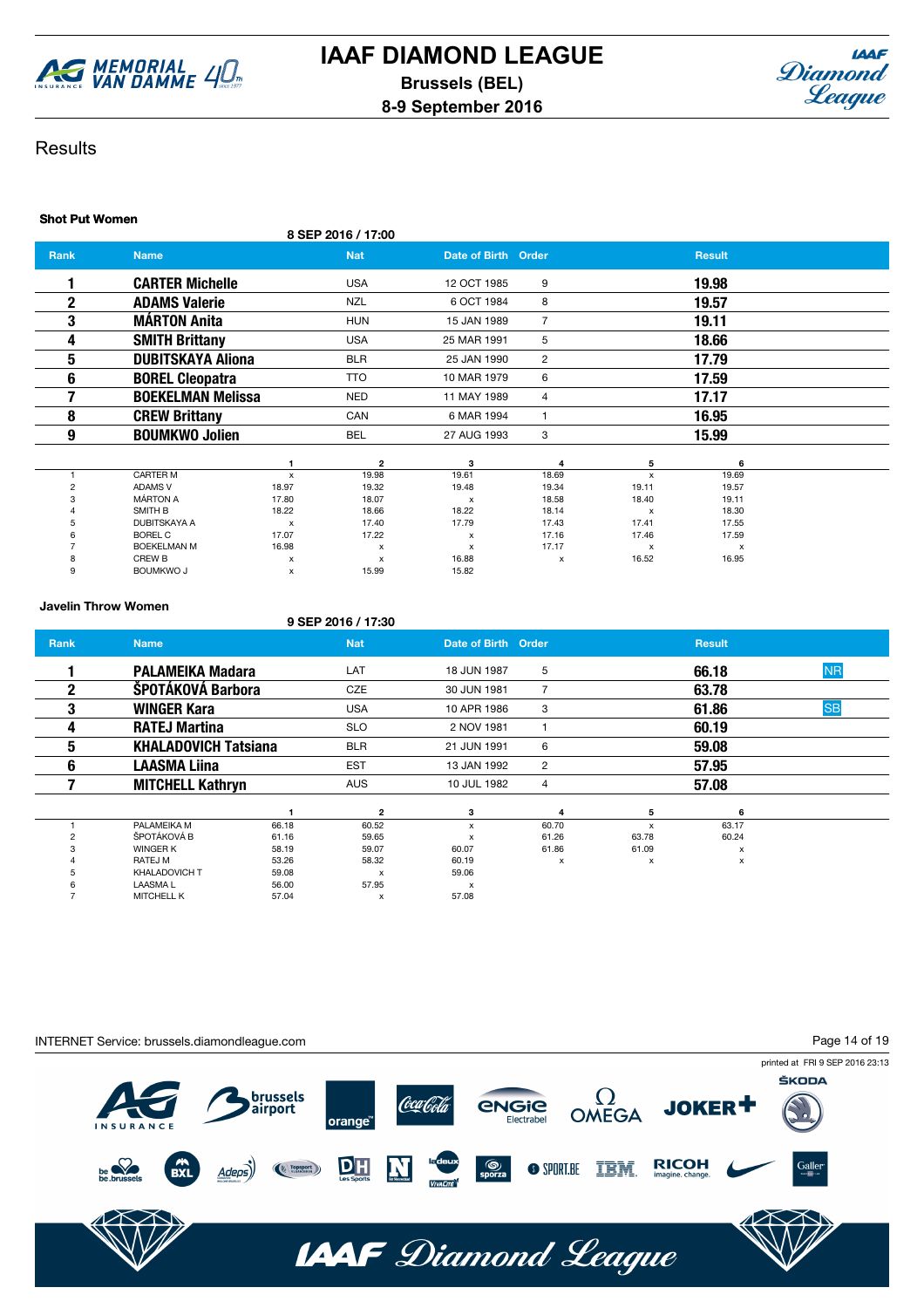



## **Results**

| 800m Women<br>U <sub>23</sub> |                            | 9 SEP 2016 / 19:35 |               |                |               |           |
|-------------------------------|----------------------------|--------------------|---------------|----------------|---------------|-----------|
| <b>Rank</b>                   | <b>Name</b>                | <b>Nat</b>         | Date of Birth | Lane           | <b>Result</b> |           |
|                               | <b>HINRÍKSDÓTTÍR Aníta</b> | <b>ISL</b>         | 13 JAN 1996   | 5              | 2:03.65       |           |
| 2                             | <b>WAFULA Lydia</b>        | <b>KEN</b>         | 15 FEB 1988   | 8              | 2:05.92       | <b>SB</b> |
| 3                             | <b>VOORRIPS Suzanne</b>    | <b>NED</b>         | 11 OCT 1993   | $3 - 2$        | 2:07.83       |           |
| 4                             | <b>PRINSEN Danaid</b>      | <b>NED</b>         | 20 AUG 1997   | 6              | 2:07.84       | <b>PB</b> |
| 5                             | <b>VANDERELST Elise</b>    | <b>BEL</b>         | 27 JAN 1998   | 4              | 2:08.44       |           |
| 6                             | <b>NAGELS Rani</b>         | <b>BEL</b>         | 30 MAR 1995   | $\overline{7}$ | 2:11.38       |           |
|                               | <b>REYNAERT Hanne</b>      | <b>BEL</b>         | 10 FEB 1996   | $2 - 2$        | 2:12.54       | PB        |
| 8                             | de VLIEGER Lize            | <b>BEL</b>         | 2 MAR 1998    | $\mathbf{1}$   | 2:13.34       |           |
| 9                             | <b>PINTER Eline</b>        | <b>BEL</b>         | 18 JAN 1996   | $2 - 1$        | 2:13.97       |           |
| 10                            | <b>PARDAENS Febe</b>       | <b>BEL</b>         | 4 OCT 1998    | $3 - 1$        | 2:16.66       |           |
|                               | <b>PAREWYCK Mariska</b>    | BEL                | 13 DEC 1988   | 9              | <b>DNF</b>    |           |
|                               |                            |                    |               |                |               |           |

#### 100m Hurdles Women

#### 9 SEP 2016 / 21:05 Wind: +0.1 m/s

HINRÍKSDÓTTÍR Aníta (ISL)

Intermediate times:: 400m 58.50 PAREWYCK Mariska (BEL)

| <b>Rank</b> | <b>Name</b>              | <b>Nat</b> | Date of Birth | Lane           | <b>Reaction</b><br>time | <b>Result</b> |  |
|-------------|--------------------------|------------|---------------|----------------|-------------------------|---------------|--|
|             | <b>STOWERS Jasmin</b>    | <b>USA</b> | 23 SEP 1991   | 6              | 0.186                   | 12.78         |  |
|             | <b>ZAGRE Anne</b>        | <b>BEL</b> | 13 MAR 1990   | 5              | 0.152                   | 12.82         |  |
| 3           | <b>HILDEBRAND Nadine</b> | <b>GER</b> | 20 SEP 1987   |                | 0.141                   | 12.83         |  |
| 4           | <b>ROLEDER Cindy</b>     | <b>GER</b> | 21 AUG 1989   | 4              | 0.125                   | 12.91         |  |
| 5           | <b>NEZIRI Nooralotta</b> | <b>FIN</b> | 9 NOV 1992    | 8              | 0.146                   | 12.94         |  |
| 6           | <b>GEORGE Phylicia</b>   | <b>CAN</b> | 16 NOV 1987   | 3              | 0.120                   | 12.97         |  |
|             | <b>KALLUR Susanna</b>    | SWE        | 16 FEB 1981   |                | 0.144                   | 13.02         |  |
| 8           | <b>IVANCEVIC Andrea</b>  | CRO        | 21 AUG 1984   | $\overline{2}$ | 0.141                   | 13.04         |  |

#### High Jump Women

#### 9 SEP 2016 / 20:15

| <b>Rank</b> | <b>Name</b>              | <b>Nat</b> | Date of Birth Order           | <b>Result</b> |
|-------------|--------------------------|------------|-------------------------------|---------------|
|             | <b>THIAM Nafissatou</b>  | BEL        | 19 AUG 1994<br>6              | l.93          |
|             | <b>SPENCER Levern</b>    | <b>LCA</b> | 23 JUN 1984<br>5              | l 93          |
|             | <b>McPHERSON Inika</b>   | <b>USA</b> | 29 SEP 1986<br>$\overline{4}$ | l.93          |
|             | <b>RADZIVIL Svetlana</b> | UZB        | 17 JAN 1987<br>2              | l 93          |
| 5           | <b>LEVCHENKO Yuliya</b>  | <b>UKR</b> | 28 NOV 1997<br>3              | .90           |
|             | van HESSCHE Hanne        | <b>BEL</b> | 5 JUL 1991                    | .80           |

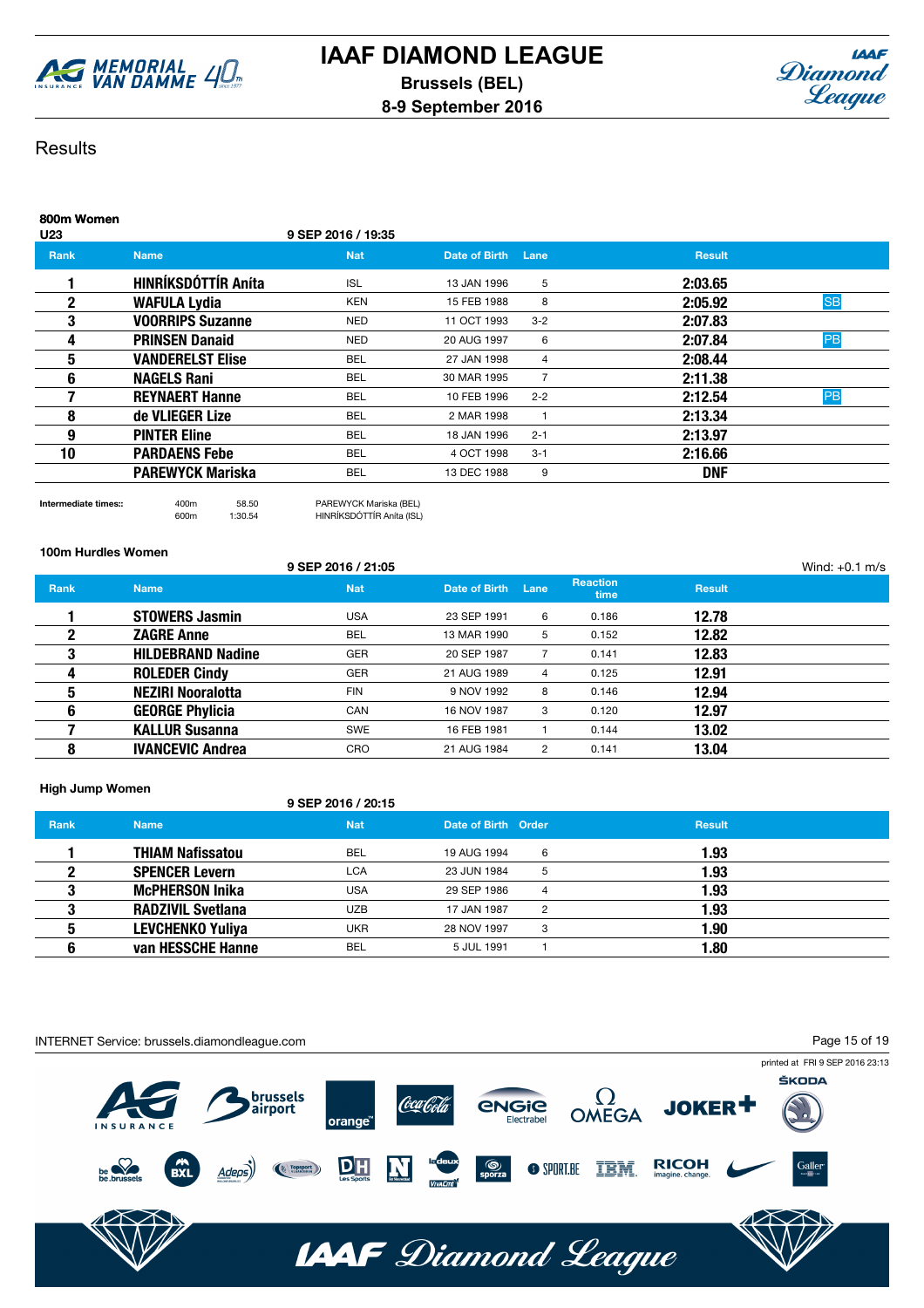

# **IAAF DIAMOND LEAGUE Brussels (BEL)**

**8-9 September 2016**



## **Results**

#### (cont.) 1.80 1.84 1.87 1.90 1.93 1.96 1 THIAM N o o o o xo xo xxx 2 SPENCER L o - o o xxo xxx 3 McPHERSON I - o o xo xxo xxx 3 RADZIVIL S o xo o o xxo xxx 5 LEVCHENKO Y o xo xo o xxx 6 van HESSCHE H o xxx

#### 100m Women

| <b>Street Girls</b> |                        | 9 SEP 2016 / 17:35 |           |               | Wind: $+0.4$ m/s |
|---------------------|------------------------|--------------------|-----------|---------------|------------------|
| Rank                | <b>Name</b>            | <b>Nat</b>         | born Lane | <b>Result</b> |                  |
|                     | <b>TRAMONI Svenia</b>  | BEL                |           | 15.17         |                  |
|                     | <b>BASRI Yasmin</b>    | BEL                | 6         | 15.40         |                  |
|                     | <b>PASCARI Daniela</b> | <b>BEL</b>         | 8         | 16.37         |                  |
|                     | <b>PASCARI Jessica</b> | <b>BEL</b>         | 4         | 16.93         |                  |
|                     | <b>TRIBAK Lina</b>     | <b>BEL</b>         | 3         | 16.95         |                  |
|                     | <b>SPORS Laura</b>     | <b>BEL</b>         | 5         | 17.46         |                  |

### 100m Women

| <b>Youth Memorial Girls</b> | 9 SEP 2016 / 17:46 |      |                |                         |               | Wind: $0.0 \text{ m/s}$ |
|-----------------------------|--------------------|------|----------------|-------------------------|---------------|-------------------------|
| <b>Name</b>                 | <b>Nat</b>         | born |                | <b>Reaction</b><br>time | <b>Result</b> |                         |
| <b>GAUTIER Céline</b>       | BEL                |      | 5              | 0.129                   | 11.99         |                         |
| <b>BAUWENS Laures</b>       | <b>BEL</b>         |      | 6              | 0.143                   | 12.02         |                         |
| de FOER Lotte               | BEL                |      | 8              | 0.205                   | 12.24         | PB                      |
| <b>CLAUS Hanne</b>          | <b>BEL</b>         |      | 4              | 0.217                   | 12.29         |                         |
| <b>GROSSARD Britt</b>       | <b>BEL</b>         |      | $\overline{2}$ | 0.153                   | 12.38         | PB                      |
| <b>ROSIUS Rani</b>          | <b>BEL</b>         |      | 9              | 0.162                   | 12.39         |                         |
| <b>VANCAMP Hanne</b>        | <b>BEL</b>         |      |                | 0.177                   | 12.53         |                         |
| <b>FERAUGE Lucie</b>        | BEL                |      | 3              | 0.182                   | 12.86         |                         |
|                             |                    |      |                | Lane                    |               |                         |

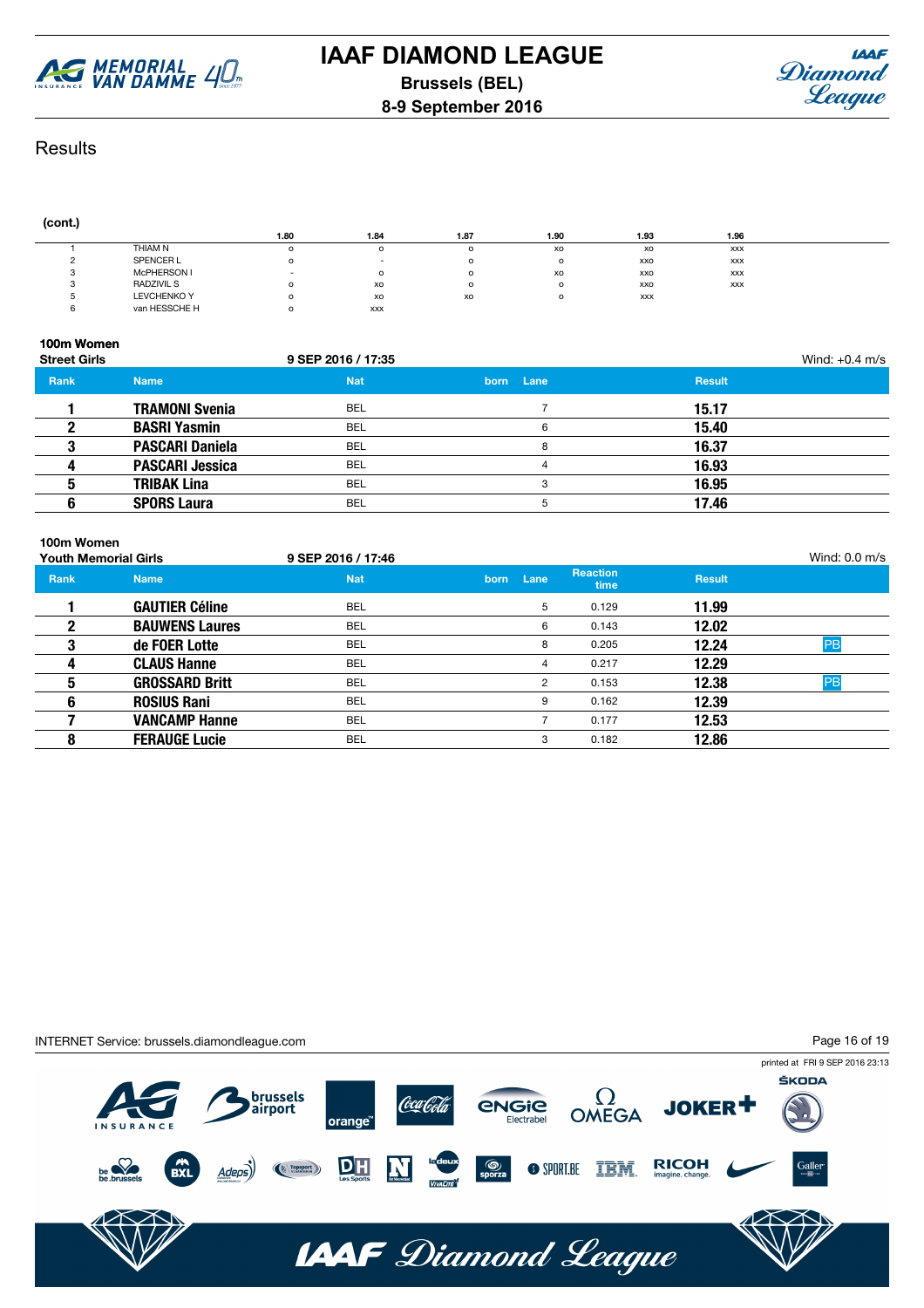



## **Results**

| 1000m Women                 |                             |                    |    |                |               |
|-----------------------------|-----------------------------|--------------------|----|----------------|---------------|
| <b>Youth Memorial Girls</b> |                             | 9 SEP 2016 / 18:06 |    |                |               |
| Rank                        | <b>Name</b>                 | <b>Nat</b>         |    | born Order     | <b>Result</b> |
|                             | <b>ROELENS Céline</b>       | <b>BEL</b>         | 00 | 3              | 2:54.40       |
| 2                           | <b>STEVENS Nanouk</b>       | <b>BEL</b>         | 00 | $\overline{2}$ | 2:54.74       |
| 3                           | <b>JANSSENS Fien</b>        | <b>BEL</b>         |    | 15             | 2:55.07       |
| 4                           | <b>HENRARD Eléa</b>         | <b>BEL</b>         | 00 | 5              | 2:55.22       |
| 5                           | <b>BAUDINET Caroline</b>    | <b>BEL</b>         | 99 | $\overline{7}$ | 2:55.96       |
| 6                           | <b>TINCK Justine</b>        | <b>BEL</b>         | 00 | 1              | 2:56.49       |
|                             | van RAEMDONCK Elise         | <b>BEL</b>         |    | 12             | 2:57.03       |
| 8                           | <b>SCHADRON Laura</b>       | <b>BEL</b>         |    | 6              | 2:57.91       |
| 9                           | <b>NELISSEN Paulien</b>     | <b>BEL</b>         |    | 8              | 2:57.99       |
| 10                          | <b>BASSLEER Katinka</b>     | <b>BEL</b>         | 99 | 9              | 2:58.49       |
| 11                          | van LOOCK Hanne             | <b>BEL</b>         | 00 | 13             | 2:58.58       |
| 12                          | <b>DESWAEF Mathilde</b>     | <b>BEL</b>         |    | 11             | 2:58.62       |
| 13                          | <b>GASPARD Héloise</b>      | <b>BEL</b>         |    | 10             | 2:59.00       |
| 14                          | <b>THOMAS Juliette</b>      | <b>BEL</b>         |    | 14             | 2:59.66       |
| 15                          | <b>SPEELMAN-ROOMS Femke</b> | <b>BEL</b>         | 99 | $\overline{4}$ | 3:00.75       |
| 16                          | <b>PUTTERS Lena</b>         | <b>BEL</b>         |    | 16             | 3:00.80       |
|                             |                             |                    |    |                |               |

Intermediate times:: 400m 1:12.93 STEVENS Nanouk (BEL) STEVENS Nanouk (BEL)

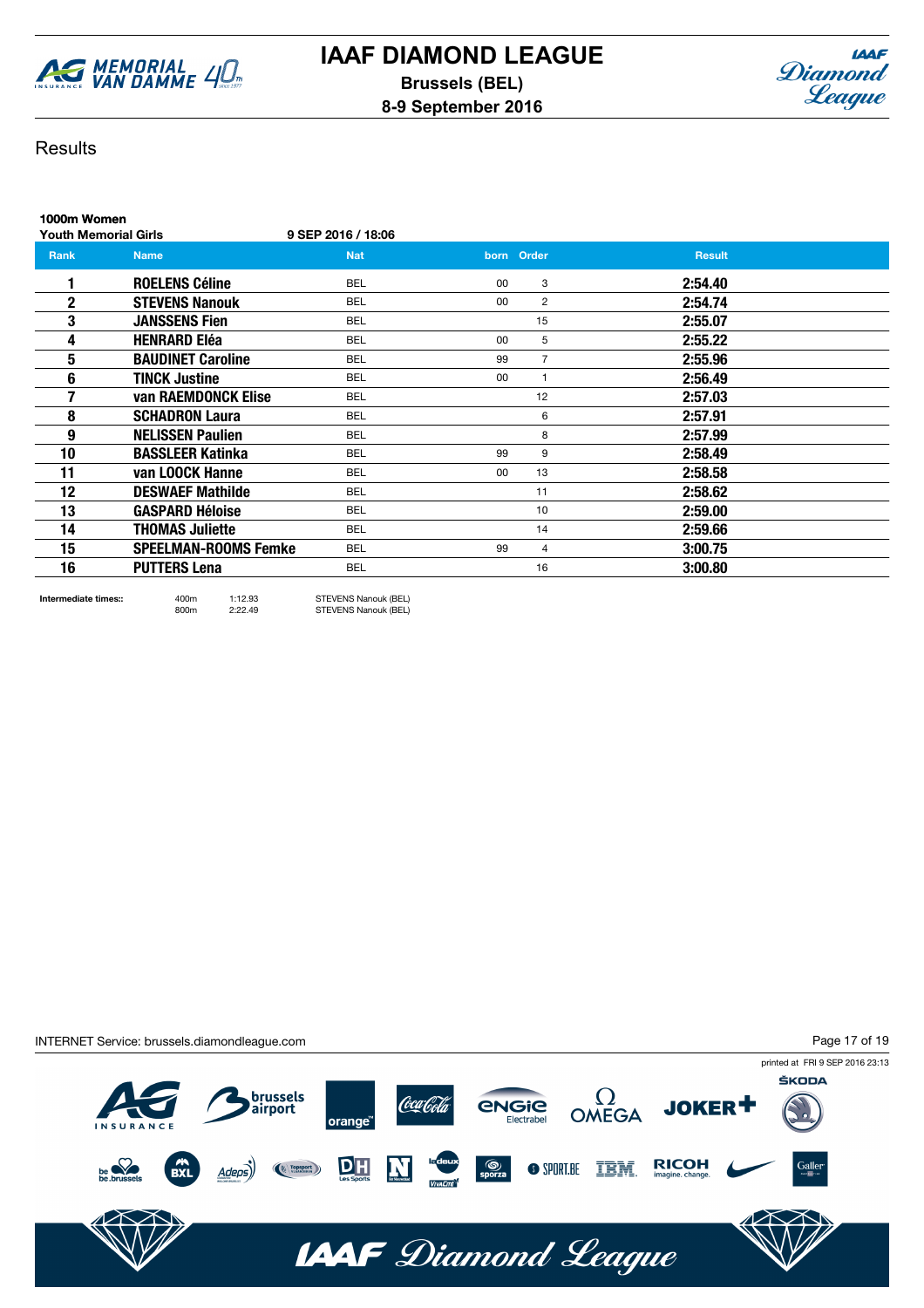



## **Results**

|                 | 4x100m Relay Women<br><b>Youth Memorial Girls</b><br>9 SEP 2016 / 18:26 |                               |                |                         |               |  |  |  |  |  |  |
|-----------------|-------------------------------------------------------------------------|-------------------------------|----------------|-------------------------|---------------|--|--|--|--|--|--|
| Rank Nat        |                                                                         | <b>Nation</b>                 | Lane           | <b>Reaction</b><br>time | <b>Result</b> |  |  |  |  |  |  |
| <b>BEL</b>      |                                                                         | <b>AV Toekomst</b>            | 6              | 0.124                   | 48.64         |  |  |  |  |  |  |
| 2 BEL           |                                                                         | <b>AC Waasland</b>            | 3              | 0.144                   | 48.78         |  |  |  |  |  |  |
| 3 BEL           |                                                                         | Vrienden In Toekomst Atletiek | 8              | 0.138                   | 48.88         |  |  |  |  |  |  |
| 4 BEL           |                                                                         | <b>KAA Gent</b>               | $\overline{7}$ | 0.147                   | 49.00         |  |  |  |  |  |  |
| 5 BEL           |                                                                         | <b>CS Dyle</b>                | 9              | 0.170                   | 49.45         |  |  |  |  |  |  |
| 6 BEL           |                                                                         | <b>CA Brabant Wallon</b>      | $\overline{4}$ | 0.178                   | 49.47         |  |  |  |  |  |  |
| 7<br><b>BEL</b> |                                                                         | <b>Dilbeek AC</b>             | $\overline{2}$ | 0.193                   | 49.96         |  |  |  |  |  |  |
| 8<br>BEL        |                                                                         | <b>Racing Club Gent</b>       | 5              | 0.173                   | 50.12         |  |  |  |  |  |  |